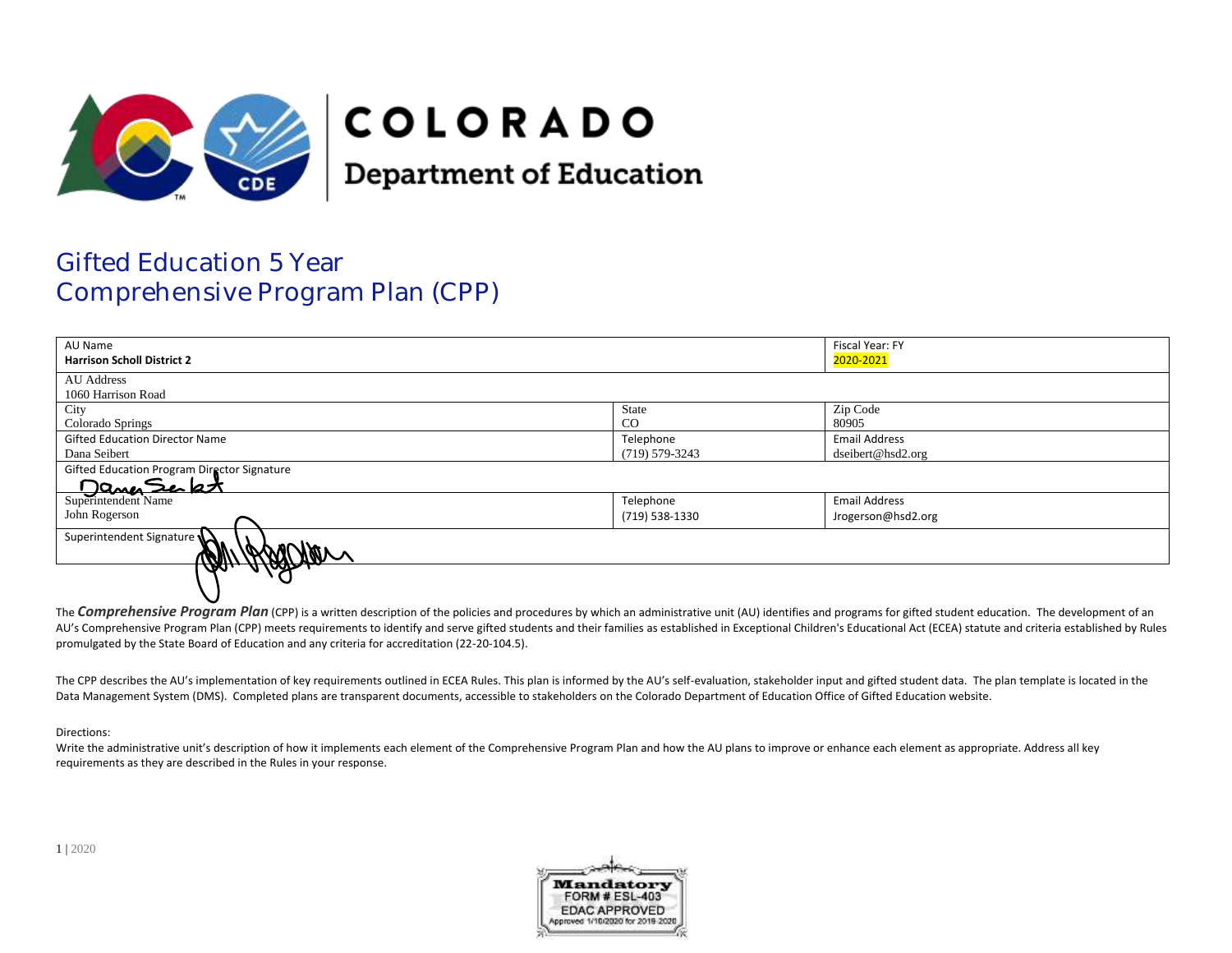| Comprenensive Program Pian   CPP                                                                                                                                                                               |                                                                                                                                  |                                                                                                                                                                                                                                                                                                                                                                                                                                                                                                                                                                                                               |
|----------------------------------------------------------------------------------------------------------------------------------------------------------------------------------------------------------------|----------------------------------------------------------------------------------------------------------------------------------|---------------------------------------------------------------------------------------------------------------------------------------------------------------------------------------------------------------------------------------------------------------------------------------------------------------------------------------------------------------------------------------------------------------------------------------------------------------------------------------------------------------------------------------------------------------------------------------------------------------|
| <b>Exceptional Children's Education Act Program Element</b>                                                                                                                                                    | Please describe how the element is currently implemented in<br>the AU. Address every article of law in each element.             | If the AU plans to shift practices over the<br>next five years, use the following to<br>explain:<br>Describe the specific action steps<br>(activities, strategies) the AU will<br>take<br>Identify the data, policies and<br>$\bullet$<br>procedures, and/or research that<br>supports the specific steps that were<br>selected<br>Identify who is responsible for<br>$\bullet$<br>implementing these actions steps<br>Provide a timeline for<br>$\bullet$<br>implementation with specific<br>benchmarks and dates<br>Identify the measures used to assess<br>$\bullet$<br>the success of the proposed action |
| Procedures for Parent, Family, and Student Engagement 12.02(2)(a)<br>$12.02(2)(a)(i)$ The program plan shall describe how the AU implements parent, family, and student                                        | Harrison School District Two is dedicated to the students and<br>families of our gifted community. Strong communication is at    |                                                                                                                                                                                                                                                                                                                                                                                                                                                                                                                                                                                                               |
| engagement and communication with regard to gifted education programs that include, but are not                                                                                                                | the forefront when keeping all stakeholders informed.                                                                            |                                                                                                                                                                                                                                                                                                                                                                                                                                                                                                                                                                                                               |
| limited to: how parents are informed about access to identification procedures; ways to educate                                                                                                                |                                                                                                                                  |                                                                                                                                                                                                                                                                                                                                                                                                                                                                                                                                                                                                               |
| parents and families about giftedness or parenting gifted students; information about involvement and<br>progress reporting; what programming options are available to match student strengths and challenges; | <b>Communication with Parents and Students District Level</b><br>Parent and Staff handbook are annually revised and<br>$\bullet$ |                                                                                                                                                                                                                                                                                                                                                                                                                                                                                                                                                                                                               |
| information about concurrent enrollment; how to be involved in college and career planning; primary                                                                                                            | updated to clearly communicate                                                                                                   |                                                                                                                                                                                                                                                                                                                                                                                                                                                                                                                                                                                                               |
| languages in the AU, and ways parents and families may participate in the school community.                                                                                                                    | Gifted Definition, Vision and Mission<br>$\circ$                                                                                 |                                                                                                                                                                                                                                                                                                                                                                                                                                                                                                                                                                                                               |
| 12.02(2)(a)(ii) In multi-district AUs and BOCES, methods of engagement and communication may vary                                                                                                              | Colorado State Law Regarding Gifted<br>$\circ$<br>and Talented                                                                   |                                                                                                                                                                                                                                                                                                                                                                                                                                                                                                                                                                                                               |
| based upon individual district procedures, but each district must have a plan for parent, family, and                                                                                                          | <b>Gifted Identification Process</b><br>$\circ$                                                                                  |                                                                                                                                                                                                                                                                                                                                                                                                                                                                                                                                                                                                               |
| student communication and engagement.                                                                                                                                                                          | Traits for Giftedness to include CLDE<br>$\circ$<br>populations                                                                  |                                                                                                                                                                                                                                                                                                                                                                                                                                                                                                                                                                                                               |
|                                                                                                                                                                                                                | Overview of Appeals<br>$\circ$                                                                                                   |                                                                                                                                                                                                                                                                                                                                                                                                                                                                                                                                                                                                               |
|                                                                                                                                                                                                                | <b>Gifted Programing</b><br>$\circ$                                                                                              |                                                                                                                                                                                                                                                                                                                                                                                                                                                                                                                                                                                                               |
|                                                                                                                                                                                                                | <b>Advanced Learning Plans</b><br>$\circ$<br>Involvement in gifted education and<br>$\circ$                                      |                                                                                                                                                                                                                                                                                                                                                                                                                                                                                                                                                                                                               |
|                                                                                                                                                                                                                | progress monitoring                                                                                                              |                                                                                                                                                                                                                                                                                                                                                                                                                                                                                                                                                                                                               |
|                                                                                                                                                                                                                | Elementary, Middle, and High School<br>$\circ$                                                                                   |                                                                                                                                                                                                                                                                                                                                                                                                                                                                                                                                                                                                               |
|                                                                                                                                                                                                                | programming options<br>College and career planning/concurrent<br>$\circ$                                                         |                                                                                                                                                                                                                                                                                                                                                                                                                                                                                                                                                                                                               |
|                                                                                                                                                                                                                | enrollment options                                                                                                               |                                                                                                                                                                                                                                                                                                                                                                                                                                                                                                                                                                                                               |
|                                                                                                                                                                                                                | Early Access to Kindergarten and 1st<br>$\circ$<br>Grade                                                                         |                                                                                                                                                                                                                                                                                                                                                                                                                                                                                                                                                                                                               |
|                                                                                                                                                                                                                | Gifted and Talented Resources for<br>$\circ$                                                                                     |                                                                                                                                                                                                                                                                                                                                                                                                                                                                                                                                                                                                               |
|                                                                                                                                                                                                                | parents and students                                                                                                             |                                                                                                                                                                                                                                                                                                                                                                                                                                                                                                                                                                                                               |
|                                                                                                                                                                                                                | Glossary of Common Terms<br>$\circ$<br>Gifted and Talented contact information<br>$\circ$                                        |                                                                                                                                                                                                                                                                                                                                                                                                                                                                                                                                                                                                               |
|                                                                                                                                                                                                                |                                                                                                                                  |                                                                                                                                                                                                                                                                                                                                                                                                                                                                                                                                                                                                               |
|                                                                                                                                                                                                                | Gifted and Talented flyers are handed out during                                                                                 |                                                                                                                                                                                                                                                                                                                                                                                                                                                                                                                                                                                                               |
|                                                                                                                                                                                                                | student registration and are also available at all<br>schools.                                                                   |                                                                                                                                                                                                                                                                                                                                                                                                                                                                                                                                                                                                               |
|                                                                                                                                                                                                                | Gifted budget is aligned to support written<br>٠                                                                                 |                                                                                                                                                                                                                                                                                                                                                                                                                                                                                                                                                                                                               |
|                                                                                                                                                                                                                | communication to parents and community.                                                                                          |                                                                                                                                                                                                                                                                                                                                                                                                                                                                                                                                                                                                               |
|                                                                                                                                                                                                                | Gifted coordinator mails or provides informational<br>flyers to parents around extracurricular activities                        |                                                                                                                                                                                                                                                                                                                                                                                                                                                                                                                                                                                                               |
|                                                                                                                                                                                                                | for students.                                                                                                                    |                                                                                                                                                                                                                                                                                                                                                                                                                                                                                                                                                                                                               |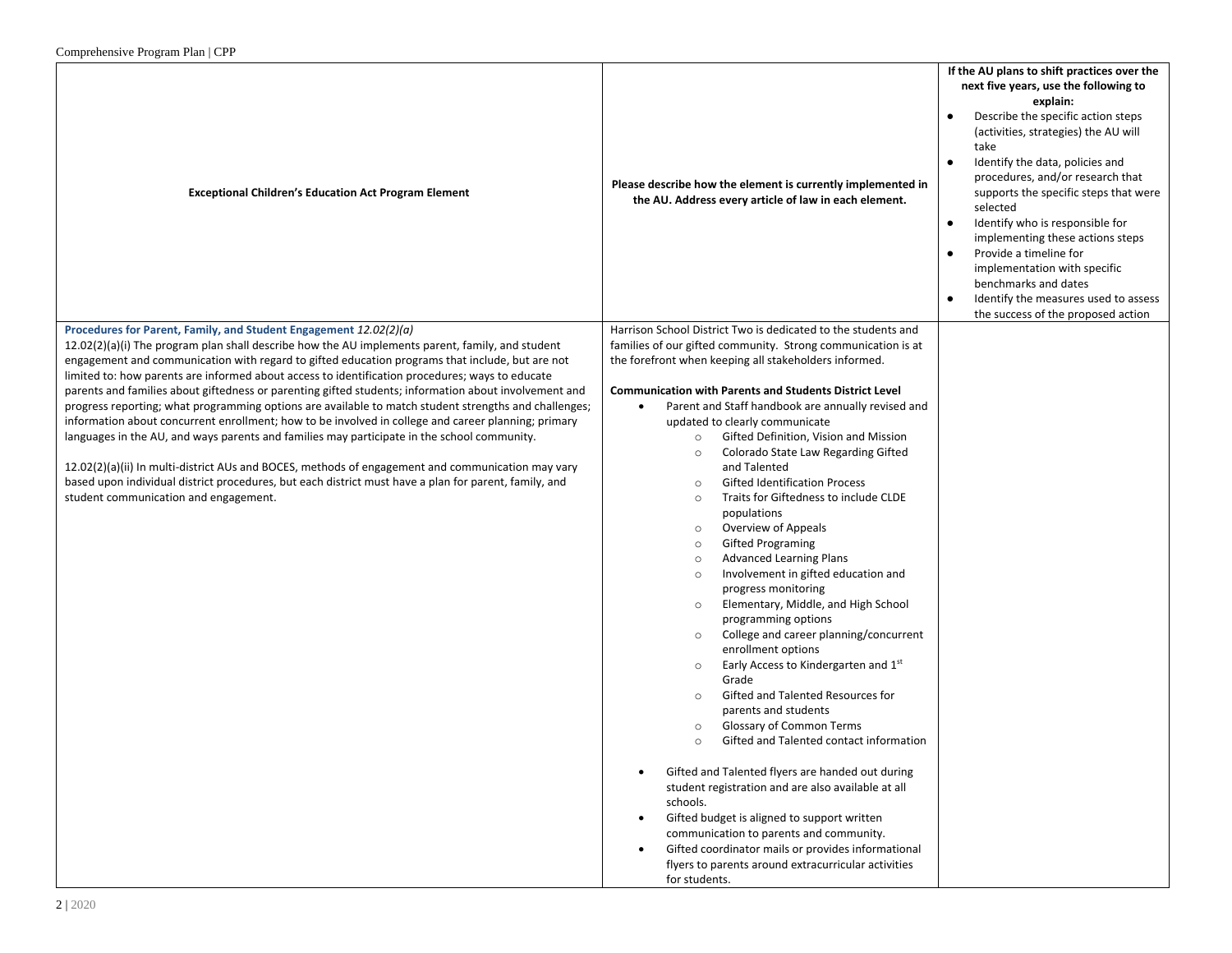| Automated phone calls and text messages are sent<br>$\bullet$            |  |
|--------------------------------------------------------------------------|--|
| to parents for upcoming gifted events.                                   |  |
|                                                                          |  |
| The Gifted and Talented page is easily accessed<br>$\bullet$             |  |
| from the Programs menu. The GT page provides the                         |  |
| following information for parents and staff                              |  |
| https://www.hsd2.org/Page/483                                            |  |
| Gifted and Talented Vision, Mission, and<br>$\circ$                      |  |
| commitment statements                                                    |  |
| Access to Parent and Staff handbook<br>$\circ$                           |  |
| Identification process and downloadable<br>$\circ$                       |  |
| forms for both teachers and parents                                      |  |
| Early Access tab with state definition,<br>$\circ$                       |  |
| process, and timeline                                                    |  |
| Appeals tab with process and form<br>$\circ$                             |  |
| Parent and student web resources<br>$\circ$                              |  |
| Teacher Tab includes identification<br>$\circ$                           |  |
| process, referral forms, example of body                                 |  |
| of evidence, affective programming                                       |  |
| standards, and gifted traits resource                                    |  |
| Parents and Teachers can find upcoming<br>$\circ$                        |  |
| gifted events and professional                                           |  |
| development on the calendar link<br>Parent and teachers can watch Gifted |  |
| $\circ$                                                                  |  |
| Identification process and Frequently                                    |  |
| asked questions with answers via pod<br>casts.                           |  |
|                                                                          |  |
| District Wide Gifted and Talented Night for parents<br>$\bullet$         |  |
| is held once a year to inform stakeholders about                         |  |
| gifted programming, identification, referral process,                    |  |
| social emotional needs of gifted students and                            |  |
| where to find resources.                                                 |  |
| Communication is provided both in English and<br>$\bullet$               |  |
| Spanish                                                                  |  |
| District website can be translated to over 50                            |  |
| languages.                                                               |  |
|                                                                          |  |
| <b>Communication at the Staff Level</b>                                  |  |
| All new staff members must attend New Staff                              |  |
| Institute                                                                |  |
| Gifted Coordinator provides training on state rule<br>$\bullet$          |  |
| around identification, identification procedures,                        |  |
| and gifted traits/characteristics.                                       |  |
| Gifted coordinator provides yearly training to all<br>$\bullet$          |  |
| administrators in July during Admin Boot Camp.                           |  |
| Building level GT specialist are provided training on<br>$\bullet$       |  |
| state rule around identification, Identification                         |  |
| procedures and gifted traits/characteristics                             |  |
| (including CLDE students).                                               |  |
| Gifted coordinator is the primary resource for                           |  |
| teachers, parents and students.                                          |  |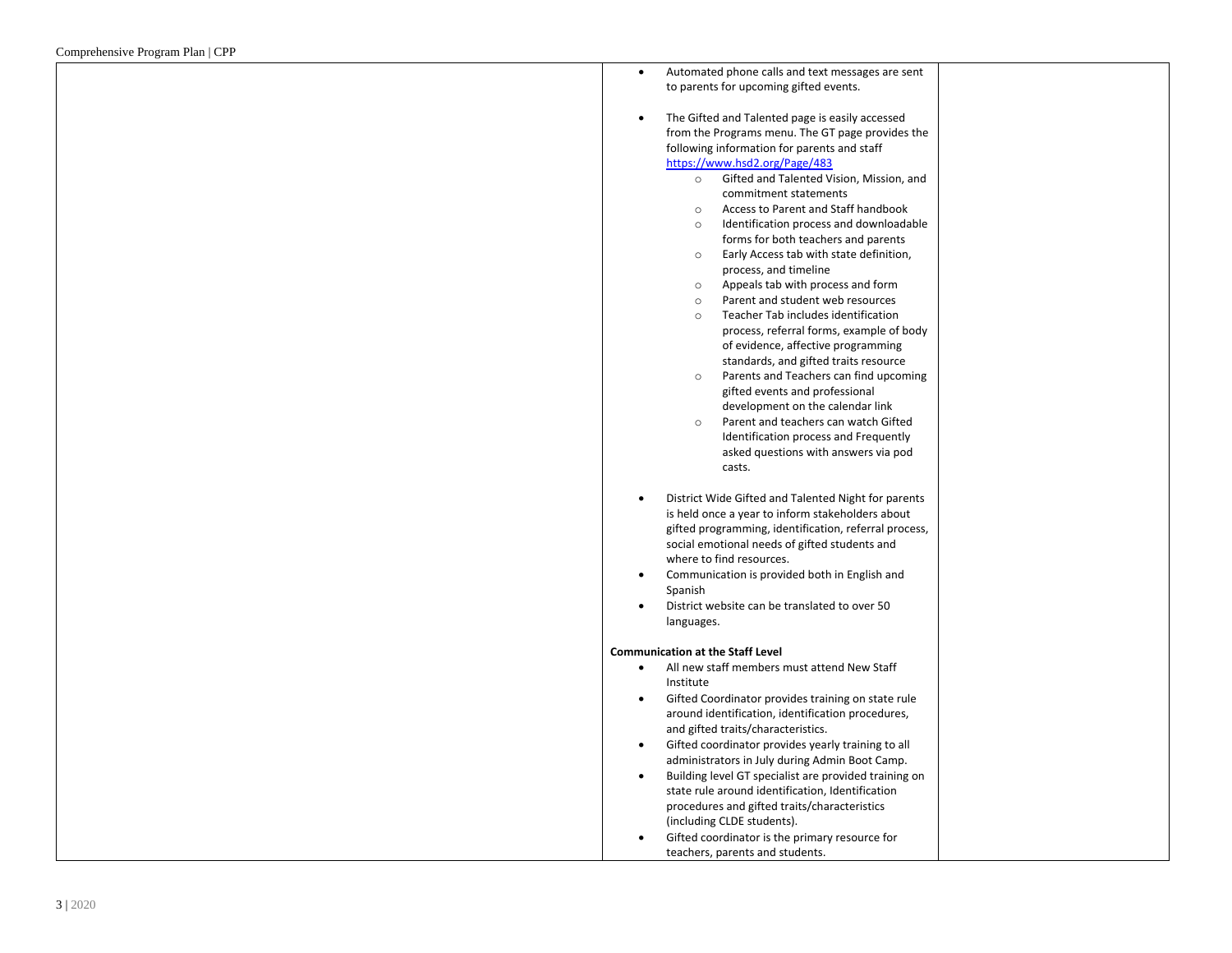|                                                                                                                                                                                                                                                                                                                                                                             | Gifted coordinator annually hosts an open house to<br>$\bullet$<br>reintroduce staff to the Professional Resource.<br>Library housed at Fox Meadow Middle School.<br>Gifted coordinator provides a "Welcome" folder to<br>each building highlighting their current students,<br>talent pool students, the Professional Resource<br>Library, and staff development offered during the<br>school year.<br>Gifted coordinator communicates all outside<br>professional development opportunities and<br>conferences to each building.<br>Gifted coordinator communicates all extracurricular<br>$\bullet$<br>activities for students to each building through<br>email and informational flyers.<br>Gifted budget is aligned to support professional<br>development and conferences for staff.                                                                                                                                                                                                                                                                                                                                                                                                                                                                                                                                                                                                                                                                                                                                                                                                                                                                                                                                                                                                                                                                                            |
|-----------------------------------------------------------------------------------------------------------------------------------------------------------------------------------------------------------------------------------------------------------------------------------------------------------------------------------------------------------------------------|----------------------------------------------------------------------------------------------------------------------------------------------------------------------------------------------------------------------------------------------------------------------------------------------------------------------------------------------------------------------------------------------------------------------------------------------------------------------------------------------------------------------------------------------------------------------------------------------------------------------------------------------------------------------------------------------------------------------------------------------------------------------------------------------------------------------------------------------------------------------------------------------------------------------------------------------------------------------------------------------------------------------------------------------------------------------------------------------------------------------------------------------------------------------------------------------------------------------------------------------------------------------------------------------------------------------------------------------------------------------------------------------------------------------------------------------------------------------------------------------------------------------------------------------------------------------------------------------------------------------------------------------------------------------------------------------------------------------------------------------------------------------------------------------------------------------------------------------------------------------------------------|
| Definition of "Gifted Student" 12.02(2)(b)<br>$12.02(2)(b)$ The program plan shall include a written definition that is the same as or substantially<br>similar to the definition of "gifted student" specified in section 12.01(16) of these Rules. This definition<br>shall serve as the basis for the implementation of all other program plan elements described below. | Harrison School District Two follows state definition and serves<br>as the basis for the implementation of all other programming<br>plan elements.<br><b>Definition</b><br>Gifted and talented children means those persons between<br>the ages of four and twenty-one whose abilities, talents, and<br>potential for accomplishment are so exceptional or<br>developmentally advanced that they require special provisions<br>to meet their educational programming needs. Children under<br>five who are gifted may also be provided with early childhood<br>special educational services.<br>Gifted students include gifted students with disabilities (i.e.<br>twice-exceptional) and students with exceptional abilities or<br>potential from all socio-economic, ethnic, and cultural<br>populations. Gifted students are capable of high performance,<br>exceptional production, or exceptional learning behavior by<br>virtue of any or a combination of these areas of giftedness:<br><b>General or Specific Intellectual Ability</b><br>Intellectual ability is exceptional capability or potential<br>recognized through cognitive processes (e.g., memory,<br>reasoning, rate of learning, spatial reasoning, ability to find<br>and solve problems, ability to manipulate abstract ideas and<br>make connections).<br><b>Specific Academic Aptitude</b><br>Specific academic aptitude is exceptional capability or<br>potential in an academic content area(s) (e.g., a strong<br>knowledge base or the ability to ask insightful, pertinent<br>questions within the discipline). All academic areas should be<br>considered.<br>Visual Arts, Performing Arts, Musical, Dance or Psychomotor<br><b>Abilities (Talent Aptitudes)</b><br>Visual arts, performing arts, musical, dance or psychomotor<br>abilities are exceptional capabilities or potential in talent areas |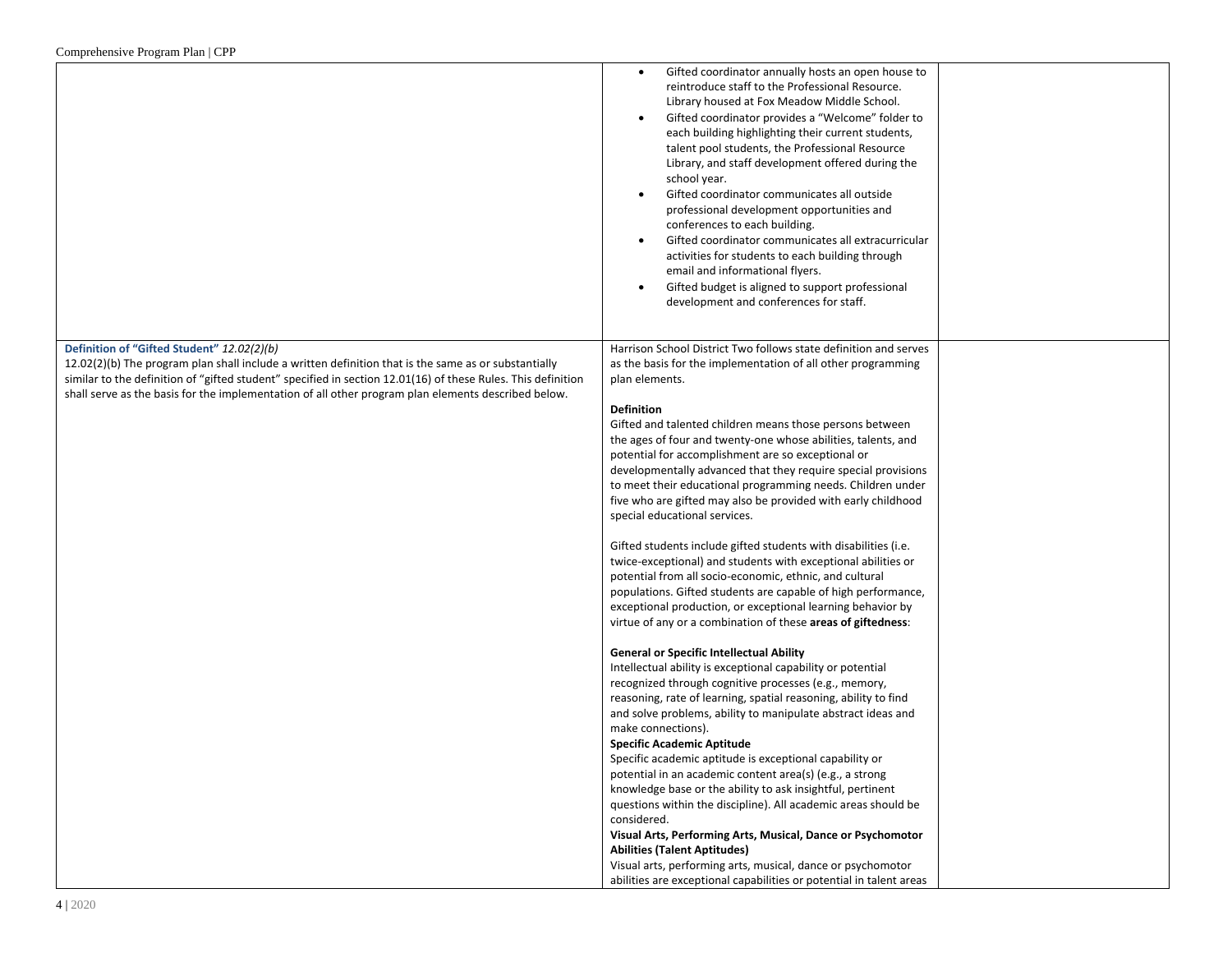|                                                                                                                                                                                                                                                                                                                                                                                                                                                                                                                                                                                                                                                                                                                                                                                                                                                                                                                                                                                                                                                                                                                                                                                                                                                                                                                 | (e.g., art, drama, music, dance, body awareness, coordination,<br>and physical skills).<br><b>Creative or Productive Thinking</b><br>Creative or productive thinking is exceptional capability or<br>potential in mental processes (e.g., critical thinking, creative<br>problem solving, humor, independent/original thinking, and/or<br>products).<br><b>Leadership Abilities</b><br>Leadership is the exceptional capability or potential to<br>influence and empower people (e.g., social perceptiveness,<br>visionary ability, communication skills, problem solving, inter-<br>and intra-personal skills, and a sense of responsibility).                                                                                                                                                                                                                                                                                                              |
|-----------------------------------------------------------------------------------------------------------------------------------------------------------------------------------------------------------------------------------------------------------------------------------------------------------------------------------------------------------------------------------------------------------------------------------------------------------------------------------------------------------------------------------------------------------------------------------------------------------------------------------------------------------------------------------------------------------------------------------------------------------------------------------------------------------------------------------------------------------------------------------------------------------------------------------------------------------------------------------------------------------------------------------------------------------------------------------------------------------------------------------------------------------------------------------------------------------------------------------------------------------------------------------------------------------------|--------------------------------------------------------------------------------------------------------------------------------------------------------------------------------------------------------------------------------------------------------------------------------------------------------------------------------------------------------------------------------------------------------------------------------------------------------------------------------------------------------------------------------------------------------------------------------------------------------------------------------------------------------------------------------------------------------------------------------------------------------------------------------------------------------------------------------------------------------------------------------------------------------------------------------------------------------------|
| Identification Procedures 12.02(2)(c)<br>The program plan shall describe the assessment process used by the AU for identifying students who<br>meet the definition specified in section 12.01(16) and for identifying the educational needs of gifted<br>students. The assessment process shall recognize a student's exceptional abilities or potential, interests,<br>and needs in order to guide student instruction and individualized planning and programming. In<br>traditionally underrepresented student groups and visual/music/performing arts student groups or<br>talent pools, identification may require the collection of student information over time, using additional<br>data points from a response to intervention approach, or additional assessment. The AU identification<br>procedures shall include, but need not be limited to:<br>$12.02(2)(c)(i)$ A method(s) to ensure equal and equitable access for all students. The program plan shall<br>describe the efforts that the AU will make to identify gifted students from all populations, including<br>preschool (if applicable) through twelfth grade students, minority students, economically diverse<br>students, culturally diverse students, students with limited English proficiency and children with<br>disabilities; | Harrison School District Two is a district of diverse learners.<br>Our goal is to give equal access to all learners. For the past few<br>years Harrison has implemented Universal Screening at the<br>Kindergarten and 6 <sup>th</sup> grade levels. However, we discovered we<br>were underrepresenting our gifted populations in Hispanic and<br>African American populations. Researching best practices, we<br>determined the CogAT may not be the best cognitive ability<br>assessment for our demographics. We know our students<br>struggle with language skills due to English being their second<br>language and lack of exposure to vocabulary at a young age.<br>To meet the needs of our population the following changes<br>have been made when testing gifted and talented:<br>Universal screening at 2 <sup>nd</sup> and 6 <sup>th</sup> grade using an on-<br>line format<br>The Naglieri 2, CogAT 7, TOMAGs, K-BIT, SAGES will<br>$\bullet$ |
| $12.02(2)(c)(ii)$ Referral procedures that seek referrals from a variety of sources, and screening<br>procedures used for conducting identification assessment. Every AU is strongly encouraged to include<br>optional universal screening in identification procedures;<br>$12.02(2)(c)(iii)$ A time line of no more than 30 school days after a referral to determine whether a                                                                                                                                                                                                                                                                                                                                                                                                                                                                                                                                                                                                                                                                                                                                                                                                                                                                                                                               | be used for identification<br>Teacher and parent observations will be included in<br>the Body of Evidence<br>SIGS home and school rating will be part of the<br>body of evidence for identification in specific<br>academic areas                                                                                                                                                                                                                                                                                                                                                                                                                                                                                                                                                                                                                                                                                                                            |
| student will continue with formal identification assessment, or will receive talent pool designation;                                                                                                                                                                                                                                                                                                                                                                                                                                                                                                                                                                                                                                                                                                                                                                                                                                                                                                                                                                                                                                                                                                                                                                                                           |                                                                                                                                                                                                                                                                                                                                                                                                                                                                                                                                                                                                                                                                                                                                                                                                                                                                                                                                                              |
| $12.02(2)(c)(iv)$ Implementation of assessments that align with the purpose of identifying exceptionality<br>in the categories of giftedness, and in traditionally underrepresented populations. The AU may choose<br>local assessment tools from the Department's chart of common and varied assessment tools used in<br>identification;                                                                                                                                                                                                                                                                                                                                                                                                                                                                                                                                                                                                                                                                                                                                                                                                                                                                                                                                                                       | <b>Identification Process</b><br>Nomination<br>1.<br>A student may be nominated for the identification<br>process by a parent, teacher, self, peers,<br>assessment results, or previous GT identification in<br>another district or state.                                                                                                                                                                                                                                                                                                                                                                                                                                                                                                                                                                                                                                                                                                                   |
| $12.02(2)(c)(v)$ Collection of data for a body of evidence that includes, but is not limited to: assessment<br>results from multiple sources and multiple types of data (i.e. qualitative and quantitative data about<br>achievement, cognitive ability, performance, parent and teacher input, motivation and observations of<br>gifted characteristics/behaviors). The body of evidence contains data to identify the strength area<br>defined in the definition of gifted children and determine appropriate programming services. These<br>same categories are used in data collection and for developing the ALP;                                                                                                                                                                                                                                                                                                                                                                                                                                                                                                                                                                                                                                                                                          | 2.<br><b>Screening Process</b><br>An educational team consisting of the classroom<br>teacher(s), counselor, GT coordinator and/or<br>building administrator will meet to initiate the GT<br>screening process.<br>3.<br><b>Synthesis of Body of Evidence</b>                                                                                                                                                                                                                                                                                                                                                                                                                                                                                                                                                                                                                                                                                                 |
| $12.02(2)(c)(vi)$ A review team procedure; and that includes at least one person trained or endorsed in<br>gifted identification and programming;                                                                                                                                                                                                                                                                                                                                                                                                                                                                                                                                                                                                                                                                                                                                                                                                                                                                                                                                                                                                                                                                                                                                                               | Information from various sources, a Body of<br>Evidence, will be collected for the nominated<br>student. This includes but is not limited to<br>assessment results at or above the 95% or                                                                                                                                                                                                                                                                                                                                                                                                                                                                                                                                                                                                                                                                                                                                                                    |
| $12.02(2)(c)(vi)$ A review team procedure for determining identification or a talent pool designation from<br>a body of evidence and for developing individualized ALPs for identified students. When only cognitive<br>ability assessment data meets criteria in a body of evidence, the review team may determine that the                                                                                                                                                                                                                                                                                                                                                                                                                                                                                                                                                                                                                                                                                                                                                                                                                                                                                                                                                                                    | exceptional range, class work, parental input and<br>teacher observations. The Screening Committee<br>will determine if the nominated student meets the                                                                                                                                                                                                                                                                                                                                                                                                                                                                                                                                                                                                                                                                                                                                                                                                      |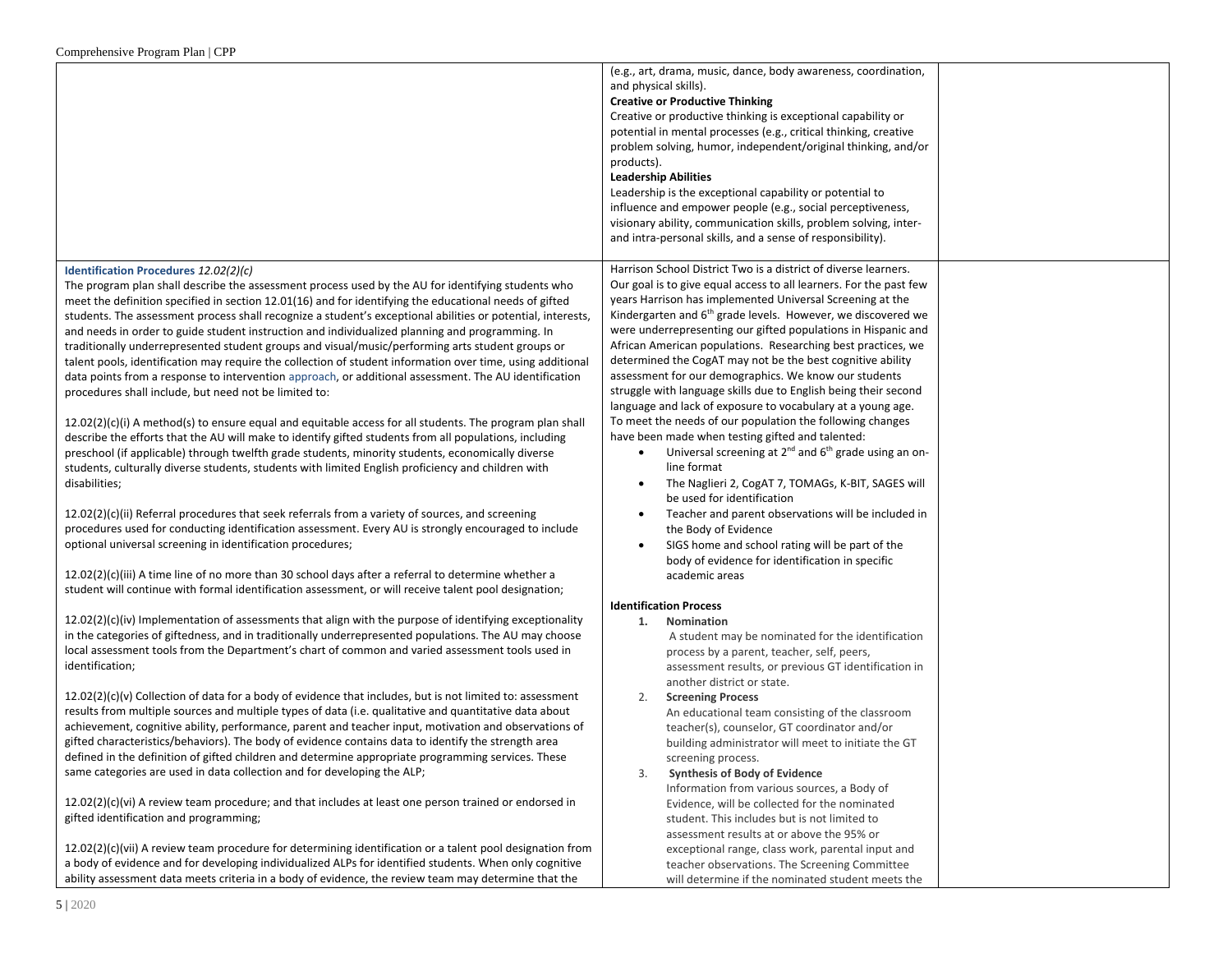## Comprehensive Program Plan | CPP

student is identified with general or specific intellectual ability. This identification meets the condition of portability.

12.02(2)(c)(viii) A determination letter for parents and school files describing the decision of the review team, and area(s) of giftedness if the student is found to have exceptional abilities; and

 $12.02(2)(c)(ix)$  A communication procedure by which parents are made aware of the identification assessment process for their student, understand the results of the determination, and engage in the development and review of the student's ALP.

identification criteria of Harrison School District Two and Colorado. For incoming students, an Advanced Learning Plan or similar document will be requested from student's previous school. The education team will determine if the documentation meets state rule for identification with in 45 school days of the start of school or date student registered or collect a new body of evidence and re-evaluate the students. Students who do not meet identification criteria will be placed in the talent pool until additional data can be collected and the student re-evaluated.

# 4. **Communicate Results**

A representative of the Screening Committee will communicate the results of the nomination to all stakeholders with in 30 school days and 60 school days for transferring students. A parent, student or teacher has the right to appeal the identification decision. To initiate an appeal process, the appellant should contact the building principal and complete the necessary documentation.

- 5. **Development of an Advanced Learning Plan** If a student is identified as a Gifted Learner, the educational team, along with parents, will meet to develop an Advanced Learning Plan (ALP) with 30 school days of formal identification. This individualized plan will outline student learning goals/objectives and identify instructional programming/strategies to ensure student growth. This plan serves as a record of student progress and will be updated on a yearly basis.
	- Referral process is clearly defined and available to parents on the website, parent handbook, brochure and staff knowledge.
	- Referral process for staff includes a checklist with timeline to ensure process meets the 30 day requirement.
	- Body of Evidence document with elementary and secondary examples are available on the district website under the teacher tab. Gifted specialists will also have a copy of this document. The BOE is recorded in the ALP and assessment data added yearly as an ongoing process to support or to identify giftedness in other areas (academic or talent).
	- Review team members and responsibilities are defined on Referral Check list.
	- Determination letter to parent/guardians is available in both English and Spanish
	- Parent/teacher conferences will be held when student is initially identified. Classroom teacher will go over test results and gather input into the writing of the ALP. ALP's are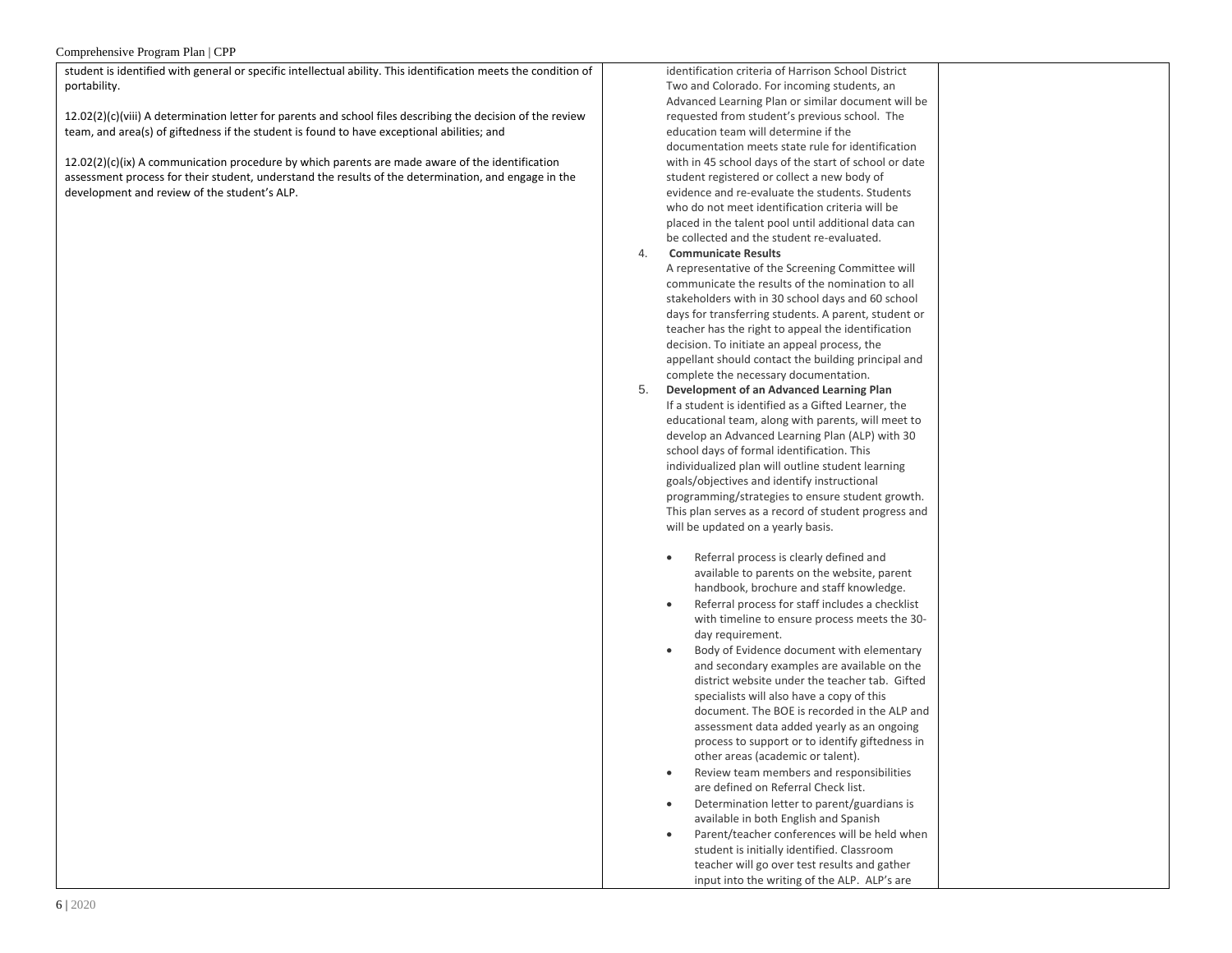|                                                                                                                                                                                                                                                                                                                                                                                                            | annually reviewed by staff, students and<br>parents in October.<br>Any student whose BOE indicates high ability<br>in a specific category of giftedness yet falls<br>short of meeting the 95 <sup>th</sup> percentile or<br>exceptional range on a normed based<br>approved assessment(s), will be placed in a<br>talent pool and monitored until further data<br>collection can be analyzed to determine if the<br>student should be reevaluated.<br>Any student whose BOE indicates high ability<br>in a specific category of giftedness and meets<br>the 95 <sup>th</sup> percentile or exceptional range on a<br>normed based approved assessment(s) will be<br>given the determination of Gifted and an ALP<br>will be developed.<br>Student ALPs will be housed in the Alpine<br>$\bullet$<br>assessment system and student cum folder.<br>All ALP's will be created using the Co-<br>Standards Based Advanced Learning Plan.<br>Student testing, initial ALP, and all<br>communication with parents will be kept on<br>file in the Gifted Office.                                                                |
|------------------------------------------------------------------------------------------------------------------------------------------------------------------------------------------------------------------------------------------------------------------------------------------------------------------------------------------------------------------------------------------------------------|-------------------------------------------------------------------------------------------------------------------------------------------------------------------------------------------------------------------------------------------------------------------------------------------------------------------------------------------------------------------------------------------------------------------------------------------------------------------------------------------------------------------------------------------------------------------------------------------------------------------------------------------------------------------------------------------------------------------------------------------------------------------------------------------------------------------------------------------------------------------------------------------------------------------------------------------------------------------------------------------------------------------------------------------------------------------------------------------------------------------------|
|                                                                                                                                                                                                                                                                                                                                                                                                            | <b>Incoming GT Families</b>                                                                                                                                                                                                                                                                                                                                                                                                                                                                                                                                                                                                                                                                                                                                                                                                                                                                                                                                                                                                                                                                                             |
|                                                                                                                                                                                                                                                                                                                                                                                                            | Communication begins with the student<br>$\bullet$<br>registration office.<br>Gifted and Early Access brochures are available to<br>$\bullet$<br>all families during registration.<br>If a parent indicates the student was identified<br>$\bullet$<br>gifted in another school, district, state, a copy of<br>the ALP or similar document will be requested.<br>ALP will be reviewed by gifted specialist within 45<br>$\bullet$<br>days of receipt.<br>If ALP is incomplete or lacks BOE to support gifted<br>$\bullet$<br>identification, parents will be notified and advised<br>as to next step. (gathering additional data from<br>previous school and current school) Student may be<br>re-evaluated if BOE supports using CogAT 7 or<br>Naglieri 2.<br>ALP's will be created within a week of<br>$\bullet$<br>determination.<br>Copy of ALPs will be in the student cum folder in<br>$\bullet$<br>the event the student transfers to another school<br>or district. Teacher will be required to update<br>before student's records are transferred. Parents<br>will also be given a copy at yearly conferences. |
| Criteria for Determining Exceptional Ability (Giftedness) or Talent Pool 12.02(2)(d)<br>12.02(2)(d)(i) For each category of giftedness defined in 12.01(16), criteria for exceptional ability means:<br>95 percentile or above on a standardized nationally normed test or observation tool, or a rating on a<br>performance assessment that indicates exceptionality/distinguished compared to age mates. | The AU screens all 2 <sup>nd</sup> and 6 <sup>th</sup> grade students for gifted.<br>Any student testing between 85% -94% on the<br>CogAT is placed into the talent pool.<br>Additional data is collected to build a BOE to<br>$\bullet$<br>support additional testing or meeting state criteria<br>for gifted identification.                                                                                                                                                                                                                                                                                                                                                                                                                                                                                                                                                                                                                                                                                                                                                                                          |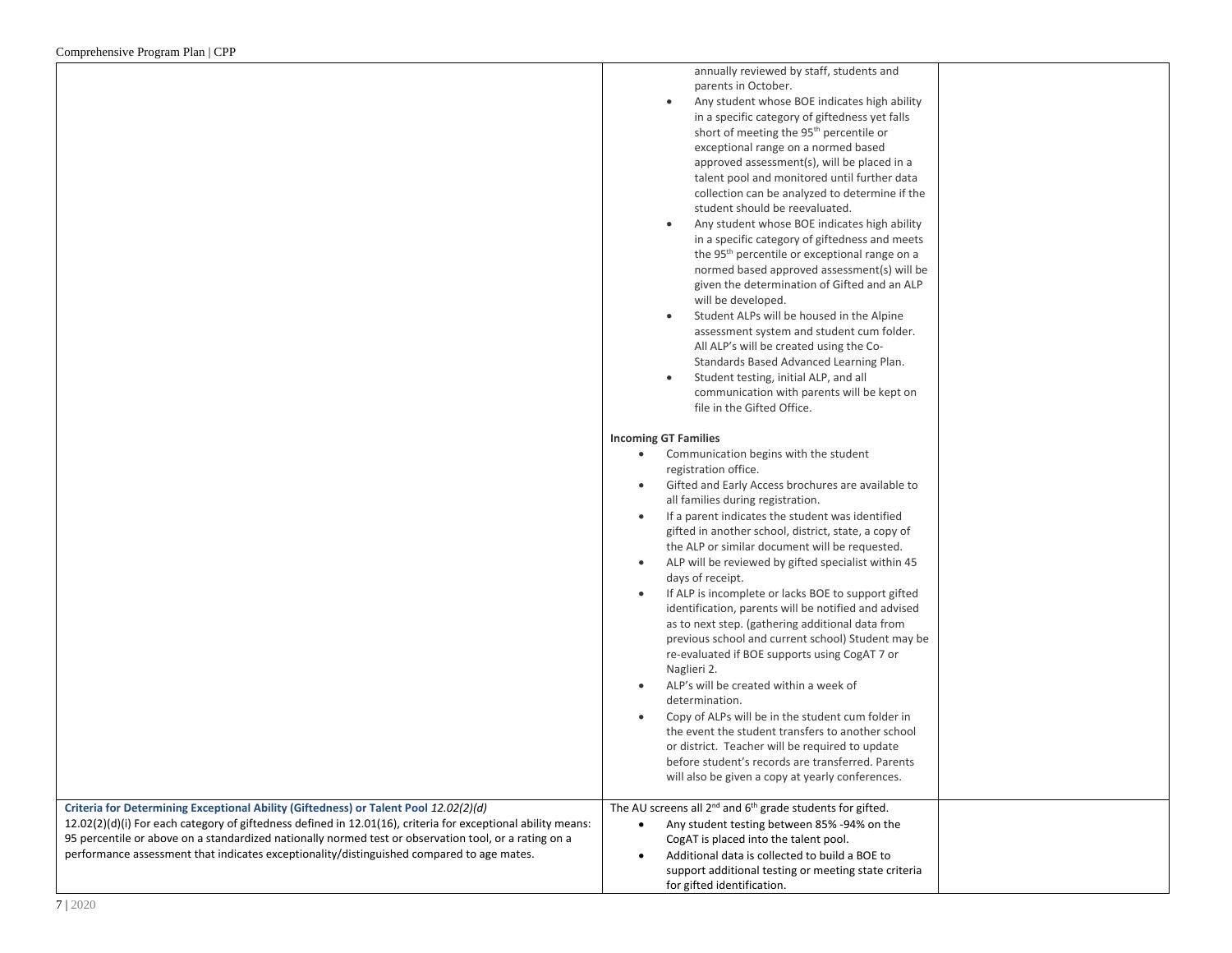| Comprehensive Program Plan   CPP                                                                                                                                                                                                                                                                                                                                                                                                                                                                                                                                                                                                                                                                                                                                                                                                                                                                                                                                                                                                                                                                                                                                                                                                                                                                                                                                                                                                                      |                                                                                                                                                                                                                                                                                                                                                                                                                                                                                                                                                                                                                                                                                                                                                                                                                                                                                                                                                                                                                                                                                  |
|-------------------------------------------------------------------------------------------------------------------------------------------------------------------------------------------------------------------------------------------------------------------------------------------------------------------------------------------------------------------------------------------------------------------------------------------------------------------------------------------------------------------------------------------------------------------------------------------------------------------------------------------------------------------------------------------------------------------------------------------------------------------------------------------------------------------------------------------------------------------------------------------------------------------------------------------------------------------------------------------------------------------------------------------------------------------------------------------------------------------------------------------------------------------------------------------------------------------------------------------------------------------------------------------------------------------------------------------------------------------------------------------------------------------------------------------------------|----------------------------------------------------------------------------------------------------------------------------------------------------------------------------------------------------------------------------------------------------------------------------------------------------------------------------------------------------------------------------------------------------------------------------------------------------------------------------------------------------------------------------------------------------------------------------------------------------------------------------------------------------------------------------------------------------------------------------------------------------------------------------------------------------------------------------------------------------------------------------------------------------------------------------------------------------------------------------------------------------------------------------------------------------------------------------------|
| 12.02(2)(d)(ii) Not meeting criteria on a single assessment tool shall not prevent further data collection<br>or consideration for identification, if other indicators suggest exceptional potential as observed in a<br>body of evidence.<br>$12.02(2)(d)(iii)$ Criteria for screening assessments is a score range less than the 95 percentile ranking or<br>results on observation/performance assessment tools as determined by the AU to determine referrals,<br>further data collection and observation, and/or formation of student talent pools.                                                                                                                                                                                                                                                                                                                                                                                                                                                                                                                                                                                                                                                                                                                                                                                                                                                                                              | Students placed in talent pool are eligible to<br>participate in extracurricular extensions sponsored<br>by the gifted department outside of the normal<br>school day.<br>Students referred for gifted who do not meet<br>$\bullet$<br>requirements for identification are placed in the<br>talent pool until further data is collected to meet<br>criteria for identification or it is determined student<br>is a high performer.                                                                                                                                                                                                                                                                                                                                                                                                                                                                                                                                                                                                                                               |
| Identification Portability 12.02(2)(e)                                                                                                                                                                                                                                                                                                                                                                                                                                                                                                                                                                                                                                                                                                                                                                                                                                                                                                                                                                                                                                                                                                                                                                                                                                                                                                                                                                                                                | <b>Incoming GT Families</b>                                                                                                                                                                                                                                                                                                                                                                                                                                                                                                                                                                                                                                                                                                                                                                                                                                                                                                                                                                                                                                                      |
| Identification portability shall be based upon AU implementation of statewide identification procedures<br>required in Section 12.02(2)(c) and use of criteria set for exceptionality in Section 12.02(2)(d) and<br>determination of a student's identification in one or more of the categories of giftedness as described in<br>the state definition of gifted children in Section 12.01(16). Administrative units shall implement<br>procedures for statewide portability of identification that include, but may not be limited to:<br>$12.02(2)(e)(i)$ A requirement that the sending school/district transfer the body of evidence for<br>identification and the ALP with student records when the student moves from one district to another;<br>12.02(2)(e)(ii) Review of the transferred student's ALP within 45 school days of start date to determine<br>programming options and services that serve the identified area(s) according to the district and<br>community resources of the receiving district;<br>$12.02(2)(e)(iii)$ If the receiving district finds the body of evidence to be incomplete, the receiving district<br>shall consult with, as practical, the former district, parents, and student and re-evaluate the<br>identification determination; and.<br>$12.02(2)(e)(iv)$ Communication to parents within 60 school days of start date about how the new district<br>will meet the needs outlined in the student's ALP | Communication begins with the student<br>$\bullet$<br>registration office.<br>Gifted and Early Access brochures are available to<br>$\bullet$<br>all families during registration.<br>If a parent indicates the student was identified<br>gifted in another school, district, state, a copy of<br>the ALP or similar document will be requested.<br>ALP will be reviewed by gifted specialist within 45<br>$\bullet$<br>days of receipt.<br>If ALP is incomplete or lacks BOE to support gifted<br>identification, parents will be notified and advised<br>as to next step. (gathering additional data from<br>previous school and current school) Student may be<br>re-evaluated if BOE supports using CogAT 7 or<br>Naglieri 2.<br>ALP's will be created within a week of<br>determination.<br>Copy of ALPs will be in the student cum folder in<br>the event the student transfers to another school<br>or district. Classroom teacher will be required to<br>update before student's records are transferred.<br>Parents will also be given a copy at yearly<br>conferences. |
| Advanced Learning Plan Content 12.02(2)(f)                                                                                                                                                                                                                                                                                                                                                                                                                                                                                                                                                                                                                                                                                                                                                                                                                                                                                                                                                                                                                                                                                                                                                                                                                                                                                                                                                                                                            | <b>Advanced Learning Plans</b>                                                                                                                                                                                                                                                                                                                                                                                                                                                                                                                                                                                                                                                                                                                                                                                                                                                                                                                                                                                                                                                   |
| The AU shall develop an ALP for every gifted student according to the student's determined area(s) of<br>giftedness, interests, and instructional and affective needs. The ALP shall be considered in educational<br>planning toward post-secondary readiness outcomes and decision-making concerning subsequent<br>programming for that student and be used in the articulation/transition process, preschool (if<br>applicable) through grade 12. At the high school level ALPs may blend with the student's individualized<br>career and academic plan (ICAP) if all content of the ALP are inclusive in the ICAP which includes<br>achievement and affective goals. The ALP content shall include, but not be limited to:<br>12.02(2)(f)(i) A student profile described in a body of evidence. This profile shall be subject to the AU's                                                                                                                                                                                                                                                                                                                                                                                                                                                                                                                                                                                                          | Advanced Learning Plans are developed<br>$\bullet$<br>within two weeks of determination and<br>reviewed annually with student and parent<br>input and signed by both student and parent<br>(copy will be kept in student cum folder).<br>ALP's include input from all stakeholders<br>(teacher, student, parent, counselor).<br>ALPs are housed in the Alpine system and<br>hard copies are housed in the gifted office                                                                                                                                                                                                                                                                                                                                                                                                                                                                                                                                                                                                                                                          |
| student records confidentiality guidelines. The local AU determines periodic updates of the student<br>profile, especially in terms of interests, and/or demonstration of previously unidentified strengths;                                                                                                                                                                                                                                                                                                                                                                                                                                                                                                                                                                                                                                                                                                                                                                                                                                                                                                                                                                                                                                                                                                                                                                                                                                          | ALPs include:<br>ALP team members<br>$\circ$<br>Parental engagement and<br>$\circ$                                                                                                                                                                                                                                                                                                                                                                                                                                                                                                                                                                                                                                                                                                                                                                                                                                                                                                                                                                                               |
| $12.02(2)(f)(ii)$ A working-document section of the ALP. This portion of the ALP records annual<br>measurable, attainable achievement and affective goals and progress. Achievement goals are standards-<br>based statements in strength area(s). Additional achievement goals may be needed to address<br>documented achievement gaps or career interest. Affective goals reflect development of personal,<br>social, communication, leadership, and/or cultural competency;                                                                                                                                                                                                                                                                                                                                                                                                                                                                                                                                                                                                                                                                                                                                                                                                                                                                                                                                                                         | participation in the development<br>of the ALP<br>student interests both in and out<br>$\circ$<br>of school<br>area(s) of giftedness/strength<br>$\circ$<br><b>BOE</b> for identification<br>$\circ$                                                                                                                                                                                                                                                                                                                                                                                                                                                                                                                                                                                                                                                                                                                                                                                                                                                                             |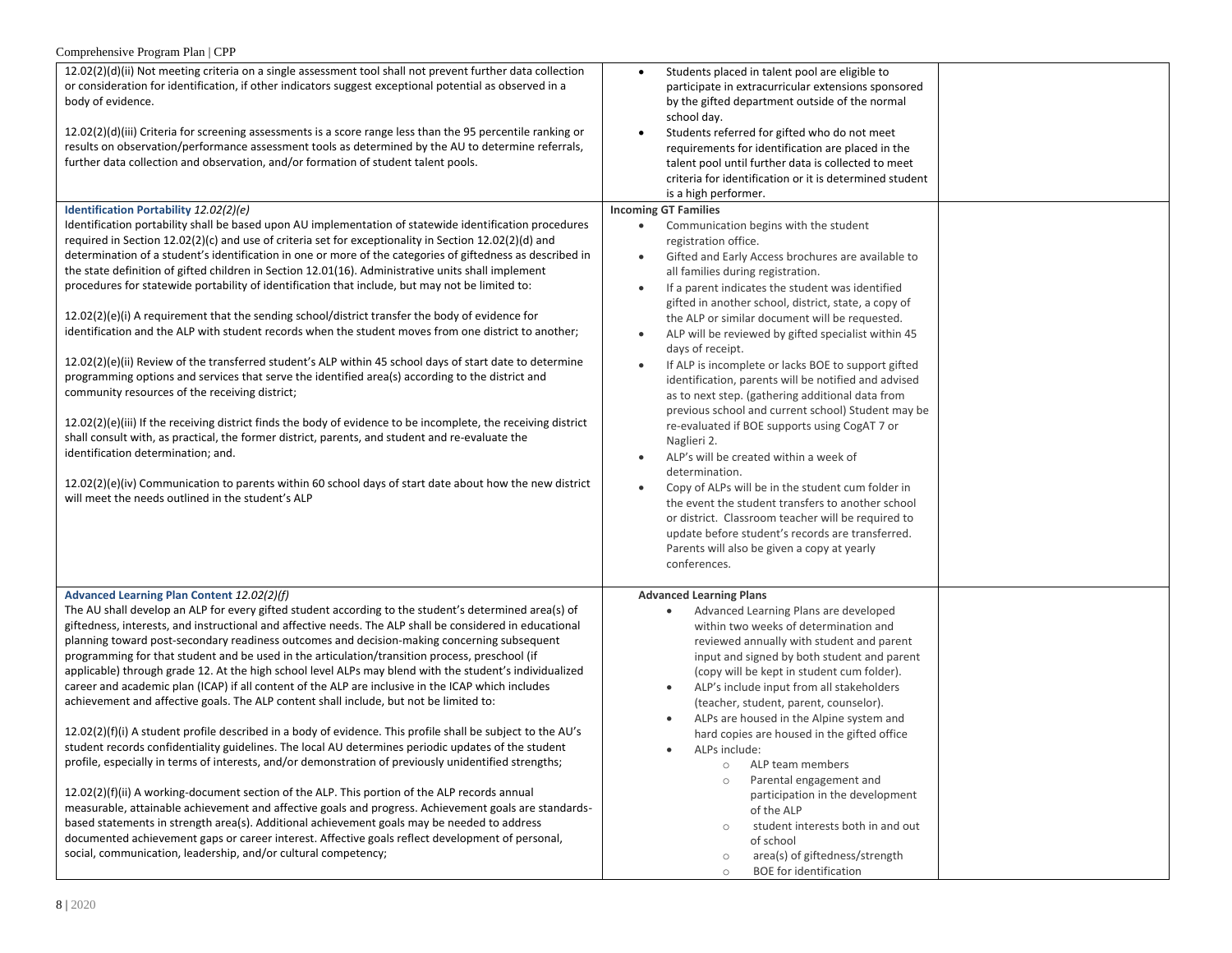#### Comprehensive Program Plan | CPP

| $12.02(2)(f)(iii)$ Description or delineation of supplemental curriculum, activities, specific programs or |
|------------------------------------------------------------------------------------------------------------|
| coursework, specific strategies, and/or extended or expanded learning opportunities available in the AU    |
| that match a student's strength area(s) and support the goals;                                             |

 $12.02(2)(f)(iv)$  Progress reports that align with the AU's or reporting and/or conferences about student progress. Ad may occur during any progress reporting period;

12.02(2)(f)(v) Personnel involved in ALP development, and including, but not limited to classroom teacher(s), studer training in gifted education identification and programm

**ALP Procedures and Responsibilities** 12.02(2)(g)

 $12.02(2)(g)(ii)$  Personnel assigned with the responsibility the student's parents and classroom teachers should be write ALP measurable goals according to local procedure assist in the writing of goals, but may not be the sole cus with classroom tiered instruction and expanded learning programming;

 $12.02(2)(g)(iii)$  A method to develop student awareness

 $12.02(2)(g)(iv)$  A process for management of ALPs within procedure for transferring ALPs between grade levels, sc that ALPs are written by those working with the gifted st coursework, tiered instruction, and increasing performar should be written or reviewed for current relevancy to te school year;

 $12.02(2)(g)(v)$  An ALP progress reporting timeline. The re conference or reporting periods of the district. It is highly secondary level; and

12.02(2)(g)(vi) A system to show evidence of parent enga the review of progress. Evidence may include, but is not checkbox of involvement, checklist, or other assurance supporting the student's growth. If after 3

| al curriculum, activities, specific programs or      | ongoing data to support or<br>$\circ$                  |  |
|------------------------------------------------------|--------------------------------------------------------|--|
| anded learning opportunities available in the AU     | identifies new area of giftedness                      |  |
| goals;                                               | Gifted Identification and<br>$\circ$                   |  |
|                                                      | Classification                                         |  |
| or member district's schedule for parent-            | Co-standards based SMART goal(s)<br>$\circ$            |  |
| djustments to goals and programming options          | developed with the student's area                      |  |
|                                                      | of strength or area(s) of giftedness                   |  |
|                                                      | an Affective needs goal based on<br>$\circ$            |  |
| nd in progress report meetings or conferences,       | student strength                                       |  |
| nt, parents, gifted education staff or staff with    | an additional affective needs goal<br>$\circ$          |  |
| ing, and support staff as appropriate.               | may be included to help grow                           |  |
|                                                      | social/emotional needs                                 |  |
|                                                      | Programming and Data to support<br>$\circ$             |  |
|                                                      | progress toward goal (or lack of                       |  |
|                                                      | progress)                                              |  |
|                                                      | Post-secondary goals aligned to<br>$\circ$             |  |
|                                                      | ICAP goals (housed separately) at                      |  |
|                                                      | the secondary level                                    |  |
|                                                      | Student profile<br>$\circ$                             |  |
|                                                      | Quarterly progress monitoring<br>$\circ$               |  |
|                                                      | reflecting progress toward goals                       |  |
|                                                      | will be recorded in the ALP.                           |  |
|                                                      | ALPs will be reviewed annually by<br>$\circ$           |  |
|                                                      | teachers, students and parents                         |  |
|                                                      | using current student data to                          |  |
|                                                      | create an instructional plan.                          |  |
|                                                      | ALPs are audited annually to<br>$\circ$                |  |
|                                                      | ensure portability.                                    |  |
|                                                      | <b>Advanced Learning Plans</b>                         |  |
| for development and monitoring. At minimum           | Advanced Learning Plans are developed                  |  |
| familiar with and support ALP goals, and/or          | within two weeks of determination and                  |  |
| es. Gifted education resource personnel may          |                                                        |  |
| stodian of the ALP. Goals are written and aligned    | reviewed annually with student and                     |  |
| gopportunities for supplemental or intensive         | parent input and signed by both student                |  |
|                                                      | and parent (copy will be kept in student               |  |
|                                                      | cum folder).                                           |  |
| and active participation in the ALP process;         | ALP's include input from all stakeholders<br>$\bullet$ |  |
|                                                      | (teacher, student, parent, counselor).                 |  |
| n the cumulative file system including a             | $\bullet$                                              |  |
| chool levels, and districts. It is highly encouraged | ALPs are housed in the Alpine system                   |  |
| tudent and that the ALP is an ongoing plan for       | and hard copies are housed in the gifted               |  |
| nce in the student's area of strength. ALP goals     | office                                                 |  |
| eachers and students at the beginning of the         | ALPs include:                                          |  |
|                                                      | ALP team members<br>$\circ$                            |  |
|                                                      | Parental engagement and<br>$\circ$                     |  |
| eview of progress integrates with ongoing            | participation in the                                   |  |
| ly encouraged that ALPs be student-led at the        |                                                        |  |
|                                                      | development of the ALP                                 |  |
|                                                      | student interests both in and<br>$\circ$               |  |
| agement and input in ALP development and in          | out of school                                          |  |
| limited to: signature, electronic signature or       | area(s) of giftedness<br>$\circ$                       |  |
| unnasting the student's quouth if often 7            | <b>BOF</b> for identification<br>$\cap$                |  |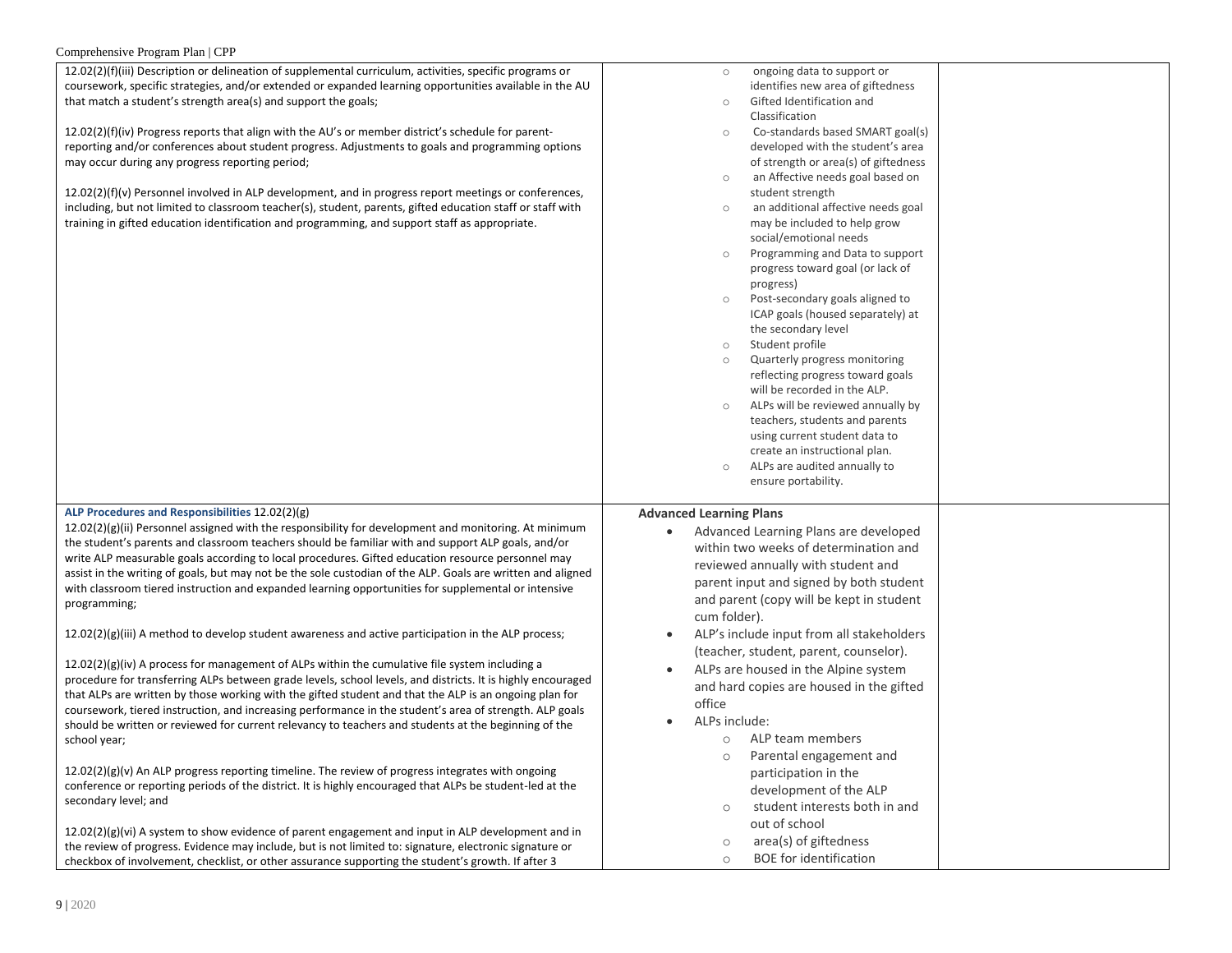| documented attempts to contact the parents for signature, no parental signature is obtained, school          | ongoing data to support or<br>$\circ$                                                   |  |
|--------------------------------------------------------------------------------------------------------------|-----------------------------------------------------------------------------------------|--|
| personnel shall continue with ALP implementation and continue to engage parents in the process.              | identifies new area of                                                                  |  |
|                                                                                                              |                                                                                         |  |
|                                                                                                              | giftedness                                                                              |  |
|                                                                                                              | Gifted Identification and<br>$\circ$                                                    |  |
|                                                                                                              | Classification                                                                          |  |
|                                                                                                              | Co-standards based SMART<br>$\circ$                                                     |  |
|                                                                                                              | goal(s) developed with the                                                              |  |
|                                                                                                              | student's area of strength or                                                           |  |
|                                                                                                              | area(s) of giftedness                                                                   |  |
|                                                                                                              | an Affective needs goal based<br>$\circ$                                                |  |
|                                                                                                              | on student strength                                                                     |  |
|                                                                                                              | an additional affective needs<br>$\circ$                                                |  |
|                                                                                                              | goal may be included to help                                                            |  |
|                                                                                                              | grow social/emotional needs                                                             |  |
|                                                                                                              | Programming and Data to<br>$\circ$                                                      |  |
|                                                                                                              | support progress toward goal                                                            |  |
|                                                                                                              | (or lack of progress)                                                                   |  |
|                                                                                                              | Post-secondary goals aligned<br>$\circ$                                                 |  |
|                                                                                                              | to ICAP goals (housed                                                                   |  |
|                                                                                                              | separately) at the secondary                                                            |  |
|                                                                                                              | level                                                                                   |  |
|                                                                                                              | Student profile<br>$\circ$                                                              |  |
|                                                                                                              | Quarterly progress monitoring<br>$\circ$                                                |  |
|                                                                                                              | reflecting progress toward                                                              |  |
|                                                                                                              | goals will be recorded in the                                                           |  |
|                                                                                                              | ALP.                                                                                    |  |
|                                                                                                              | ALPs will be reviewed annually<br>$\circ$                                               |  |
|                                                                                                              | by teachers, students and                                                               |  |
|                                                                                                              | parents using current student                                                           |  |
|                                                                                                              | data to create an instructional                                                         |  |
|                                                                                                              |                                                                                         |  |
|                                                                                                              | plan.<br>ALPs are audited annually to                                                   |  |
|                                                                                                              | $\circ$                                                                                 |  |
|                                                                                                              | ensure portability.                                                                     |  |
| Programming 12.02(2)(h)                                                                                      | The Gifted and Talented Department works collaboratively                                |  |
| $12.02(2)(h)(i)$ The program plan shall describe the programming components, options, and strategies         | with our schools to ensure programming meets the needs of                               |  |
| that will be implemented by the AU and schools to appropriately address the educational needs of             | our students by aligning opportunities to students' areas of                            |  |
| gifted students. Programming shall match the academic strengths and interests of the gifted student.         | giftedness and ALP goals. Gifted students are one of the focus                          |  |
| Other educational or affective needs shall be addressed according to the individual student's profile.       | areas during weekly PLC's where teachers, counselors,                                   |  |
| Programming components, options, and strategies shall include, but need not be limited to:                   | administrators and gifted coordinator ensure strategies are in                          |  |
|                                                                                                              | place for students to ensure academic and social/emotional                              |  |
| 12.02(2)(h)(i)(A) Alignment of the gifted student's assessment data and ALP goals to programming             | success throughout the school year.                                                     |  |
| options in the areas of giftedness;                                                                          |                                                                                         |  |
| 12.02(2)(h)(i)(B) Structures or type of delivery by which gifted students are served at the different        | <b>Elementary Options</b><br>Harrison School District Two has 12 elementary schools and |  |
| school levels (e.g., the general classroom, resource location, small instructional group, and/or pullout for | two K-8 school. Each site offers the following programming                              |  |
| direct and extended instruction aligned to strength area);                                                   | options:                                                                                |  |
| 12.02(2)(h)(i)(C) Support in differentiated instruction and methods (e.g., acceleration, cluster grouping    | Accelerated classes<br>$\bullet$                                                        |  |
| and higher order thinking skills);                                                                           | AVID<br>$\bullet$                                                                       |  |
|                                                                                                              | Clustered classes<br>$\bullet$                                                          |  |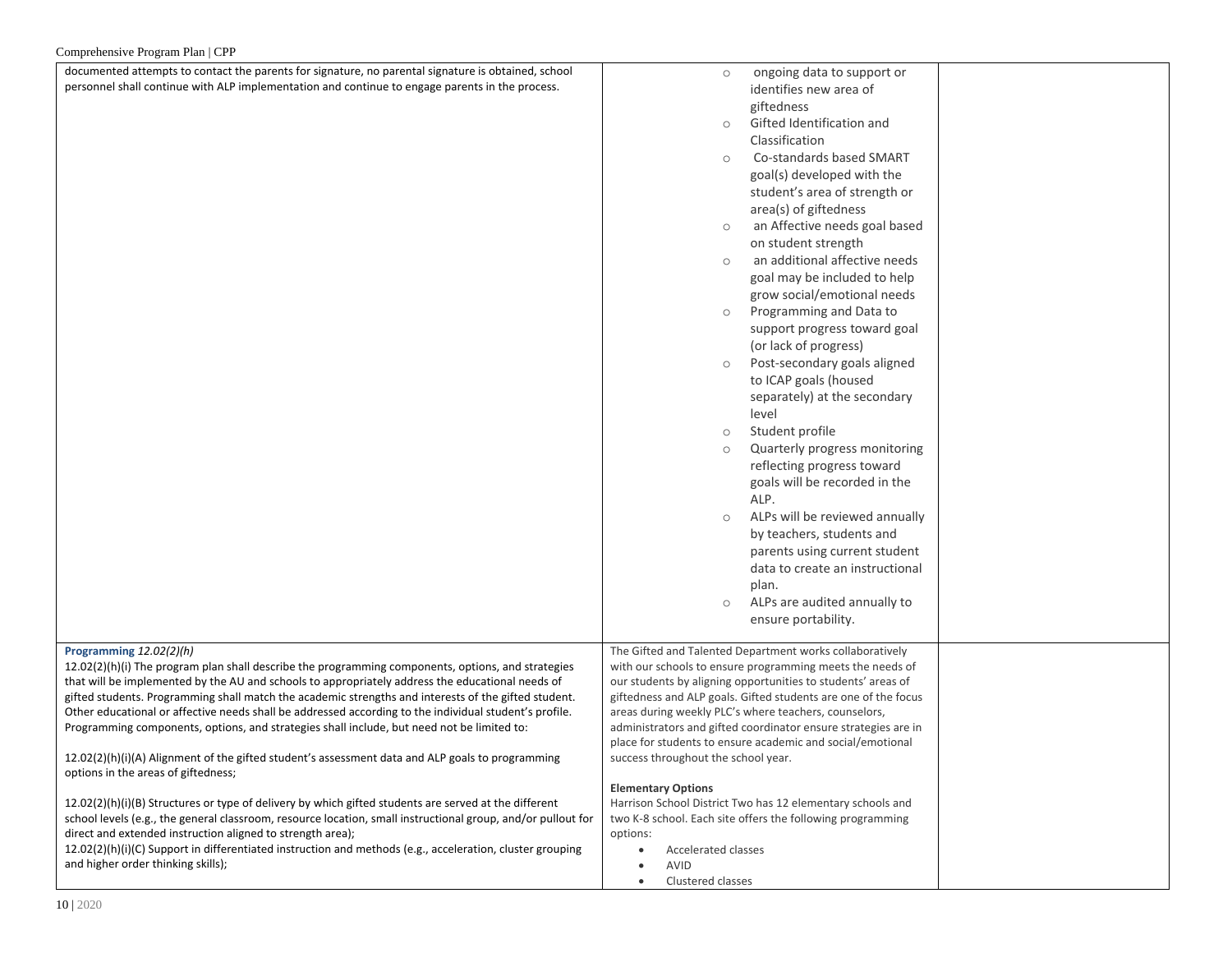## Comprehensive Program Plan | CPP

| $12.02(2)(h)(i)(D)$ Affective and guidance support systems (e.g., social skills training, early college and |
|-------------------------------------------------------------------------------------------------------------|
| career planning);                                                                                           |

12.02(2)(h)(i)(E) Diverse content options provided for gifted students in their areas of strength (e.g., mentorship, Socratic seminars, advanced math, honors courses);

12.02(2)(h)(i)(F) The means by which articulation for preschool (if applicable) through grade 12 is planned and implemented;

12.02(2)(h)(i)(G) Pre-collegiate and/or pre-advanced placement support;

12.02(2)(h)(i)(H) ALP development and reviews conducted through the collaborative efforts of the teacher(s), other school personnel (as needed), parents and the student (as appropriate);

12.02(2)(h)(i)(I) Post-secondary options available to gifted students.

12.02(2)(h)(i)(J) Concurrent enrollment opportunities, if indicated by a gifted child's ALP or ICAP. To be considered in an ALP, the AU shall consider the student's need for appropriate concurrent enrollment, available options, funding, and requirement for administrative approval.

12.02(2)(h)(ii) Students identified with exceptional ability require provisions to develop the areas of strength over time. When underachievement and/or motivational issues are observed behaviors in a gifted student, the ALP team, child study team, or review team shall problem solve in collaboration with the family, the student, and appropriate staff.

- Compacted curriculum
- Colorado Youth Symphony
- Dual Enrollment
- Leveled grouping in all content areas (math, ELA, science, and social studies)
- Gifted magnet (Soaring Eagles Elementary)
- Universal Screening at 2<sup>nd</sup> grade
- International Baccalaureate School K-8 (Sand Creek Elementary)
- **STEM**
- Battle of the Books
- GT Summer camp
- After school enrichment opportunities (Chess club, Art club, Band, Girls on the Run, Battle of the Books, DestiNation Imagination)
- William and Mary Literature Units
- Jr. Great Books
- M<sup>3</sup> Math Units 3rd-5<sup>th</sup> grades
- Literature Circles at all levels at DOK levels 3 and 4
- Choice boards in all content areas
- Tiered lesson
- Foreign Language class (Soaring Eagles and Sand Creek)
- Research and enrichment projects
- Engine-Unity units and materials
- Jacob's Ladder literature units 3<sup>rd</sup>-5<sup>th</sup> grades

## **Secondary Options – Middle School**

- **Harrison School District Two has 3 middle schools**
- accelerated classes
- Clustered classes
- Compacted curriculum
- Colorado Youth Symphony
- Dual Enrollment
- STEM/STEAM Innovation Lab (Panorama Middle School)
- Pre-AP classes
- 6<sup>th</sup> grade universal screening
- AVID
- Pre-collegiate partnership with UCCS
- Pre-AP classes offered in all content areas
- International Baccalaureate School (Carmel Middle school)
- Physics offered in all middle schools
- SE YMCA partnership with Panorama Middle School
- Summer Camp
- Mentoring
- The Colorado Conservatory partnership (performing arts, dance, and music)
- Cornell Notes
- Socratic Seminar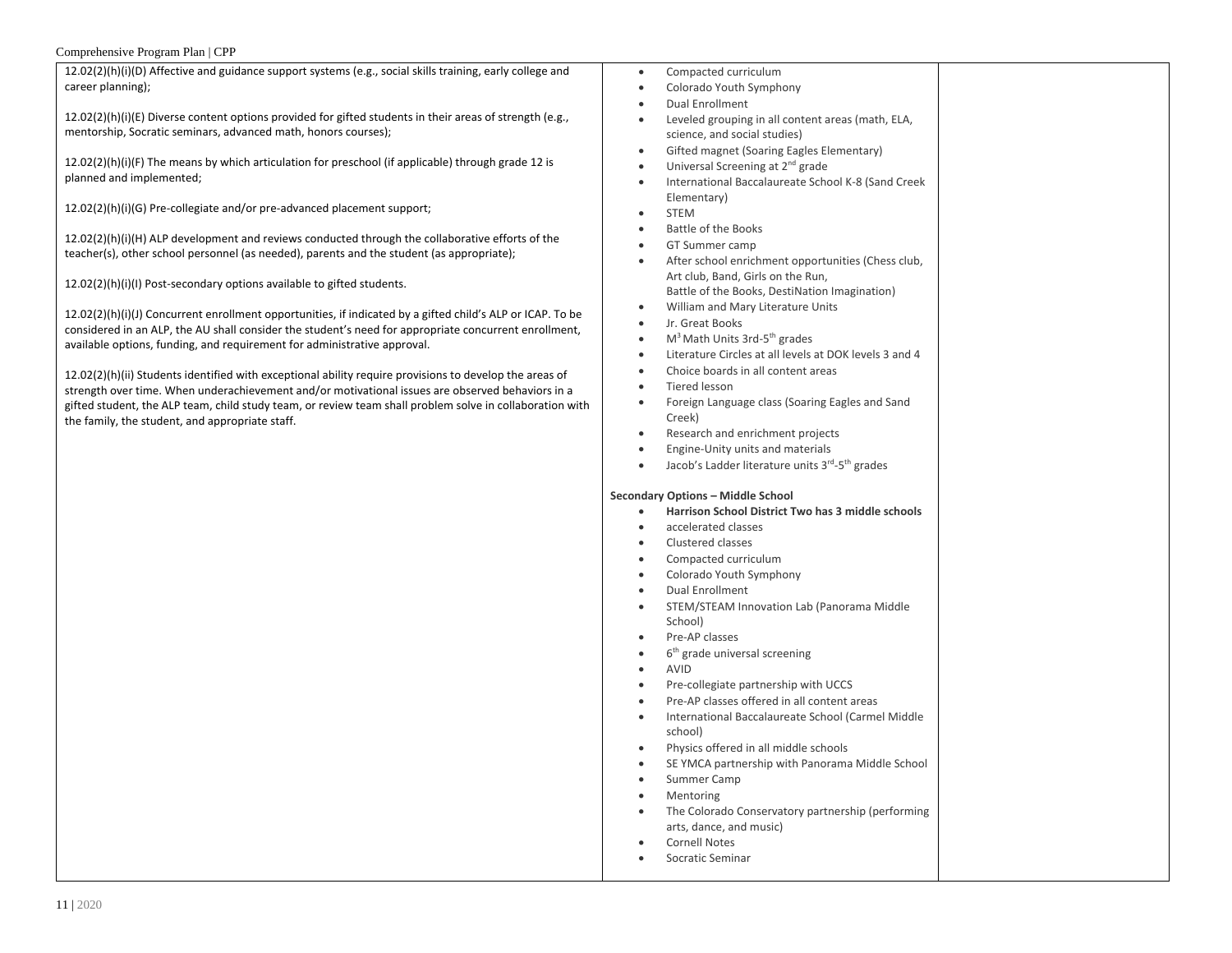|                                                                                                            | Secondary Options - High School                                 |  |
|------------------------------------------------------------------------------------------------------------|-----------------------------------------------------------------|--|
|                                                                                                            | Harrison School District Two has 2 high schools.                |  |
|                                                                                                            | Concurrent Enrollment (UCCS, PPCC, CSU - Pueblo)<br>$\bullet$   |  |
|                                                                                                            | CSU Ft. Collins Alliance School<br>٠                            |  |
|                                                                                                            | AVID<br>٠                                                       |  |
|                                                                                                            | Pre-Collegiate<br>$\bullet$                                     |  |
|                                                                                                            | <b>Advanced Placement</b>                                       |  |
|                                                                                                            | <b>Project Based Learning</b>                                   |  |
|                                                                                                            | <b>STEM</b><br>$\bullet$                                        |  |
|                                                                                                            | Robotics<br>$\bullet$                                           |  |
|                                                                                                            | AVP                                                             |  |
|                                                                                                            | SE YMCA Partnership (Sierra High School)                        |  |
|                                                                                                            | International Bachelorette school (Harrison High<br>$\bullet$   |  |
|                                                                                                            | School)                                                         |  |
|                                                                                                            | <b>Cornell Notes</b>                                            |  |
|                                                                                                            |                                                                 |  |
|                                                                                                            | Socratic Seminar                                                |  |
|                                                                                                            | Additional programming opportunities include:                   |  |
|                                                                                                            | Science Fairs (middle and high school)<br>$\bullet$             |  |
|                                                                                                            |                                                                 |  |
|                                                                                                            | Knowledge Bowl<br>$\bullet$                                     |  |
|                                                                                                            | Ticket to success                                               |  |
|                                                                                                            | Legislative Day at the State Capitol                            |  |
|                                                                                                            | Challenger Space Center                                         |  |
|                                                                                                            | World Arena Art Banner Show<br>$\bullet$                        |  |
|                                                                                                            | Computer Coding at all levels<br>$\bullet$                      |  |
| Evaluation and Accountability Procedures 12.02(2)(i)                                                       | Once state assessment data is released, the Gifted and          |  |
| The comprehensive program plan shall describe the AU's procedures for evaluation and accountability        | Talented Department works collaboratively with the Research     |  |
| including, but not limited to:                                                                             | and Accountability Department to thoroughly disaggregate the    |  |
|                                                                                                            | data each September. Data is housed in the Alpine               |  |
| 12.02(2)(i)(i) Unified improvement plan addendum methods by which gifted student performance is            | Achievement System and accessible to all licensed staff. Data   |  |
| monitored and measured for continual learning progress and how such methods align with the state           | will be disaggregated by the following:                         |  |
| accreditation process (e.g., annual UIP gifted education addendum, multi-district/BOCES summary,           | Minority/non-minority                                           |  |
| intervention progress monitoring data sources, ALP goals, and performance, district, and/or state          | <b>FRL</b><br>$\bullet$                                         |  |
| assessment data). These methods include UIP elements such as annual gifted student performance             | Gender<br>$\bullet$                                             |  |
| target(s) and an action plan to meet the target(s) and a timeline to report on progress toward targets;    | <b>ELL</b><br>$\bullet$                                         |  |
|                                                                                                            | Areas of Giftedness<br>$\bullet$                                |  |
| $12.02(2)(i)(ii)$ Methods by which student affective growth is monitored and measured for continual        |                                                                 |  |
| development (e.g., rubrics for personal journals and anecdotal data, student surveys, demonstration of     | The data is shared with administrator and teachers with the     |  |
| self-advocacy, and student career and/or college plans);                                                   | intent to write ALP goals and strengthen programming for        |  |
|                                                                                                            | each school year. This information also be shared with parents  |  |
| $12.02(2)(i)(iii)$ Methods for ensuring that gifted student performance (achievement and growth) and       | during the October parent teacher conferences.                  |  |
| reporting are consistent with state accreditation and accountability requirements (i.e., disaggregation of |                                                                 |  |
| state assessment data for gifted students, identification of discrepancies in the data, goal setting and   | Each year the Gifted department partners with the School        |  |
| demonstration of achievement and growth); and                                                              | Leadership to address the specific needs of our gifted learners |  |
|                                                                                                            | during weekly Professional Learning Communities at the          |  |
| $12.02(2)(i)(iv)$ Methods for self-evaluation of the gifted program including a schedule for periodic      | building level. Instructional Coordinators conduct monthly      |  |
| feedback and review (e.g., review of gifted policy, goals, identification process, programming             | Vertical PLCs at the building level as well.                    |  |
| components, personnel, budget and reporting practices, and the impact of gifted programming on             |                                                                 |  |
| student achievement and progress); and                                                                     | Beyond state assessments our district administers quarterly     |  |
|                                                                                                            | and semester summative assessments that include:                |  |
| $12.02(2)(i)(v)$ Methods by which parents, educators, and other required persons are informed about the    | I-ready math and reading BOY, MOY and EOY                       |  |
| methods described in 12.02(2)(i)(i-iv) above.                                                              | PSAT, SAT and ACT<br>$\bullet$                                  |  |
|                                                                                                            |                                                                 |  |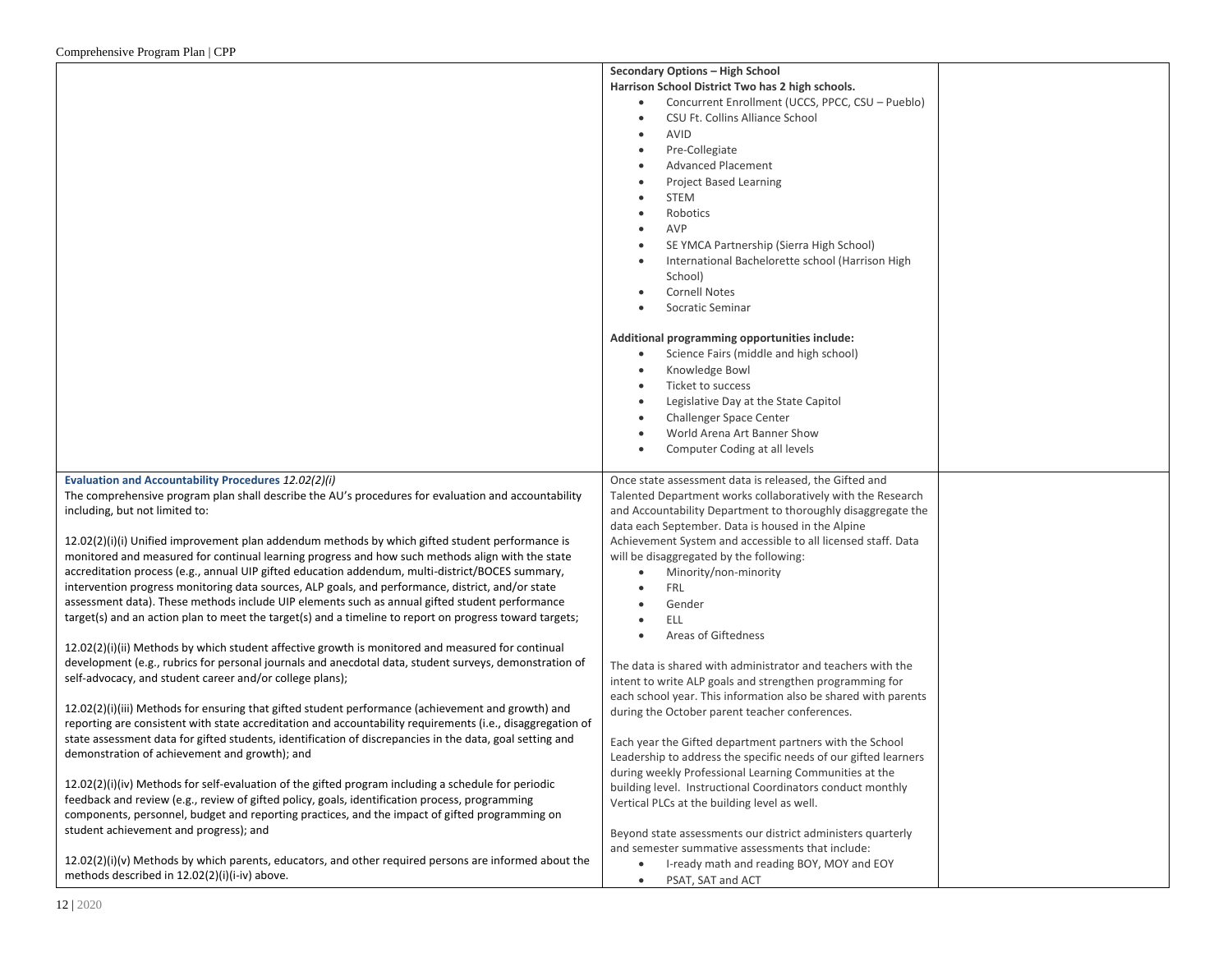|                                                                                                                                                                                                                                                                                                                                                                                                                                                                                                                                                                                                                                                                                                                                                                                                                                                                                                                    | Unit assessments<br>$\bullet$                                                                                                                                                                                                                                                                                                                                                                                                                                                                                                                                                 |  |
|--------------------------------------------------------------------------------------------------------------------------------------------------------------------------------------------------------------------------------------------------------------------------------------------------------------------------------------------------------------------------------------------------------------------------------------------------------------------------------------------------------------------------------------------------------------------------------------------------------------------------------------------------------------------------------------------------------------------------------------------------------------------------------------------------------------------------------------------------------------------------------------------------------------------|-------------------------------------------------------------------------------------------------------------------------------------------------------------------------------------------------------------------------------------------------------------------------------------------------------------------------------------------------------------------------------------------------------------------------------------------------------------------------------------------------------------------------------------------------------------------------------|--|
|                                                                                                                                                                                                                                                                                                                                                                                                                                                                                                                                                                                                                                                                                                                                                                                                                                                                                                                    | Monitoring of gifted academic and affective needs goals<br>currently are updated quarterly and at the end of the school<br>year.                                                                                                                                                                                                                                                                                                                                                                                                                                              |  |
|                                                                                                                                                                                                                                                                                                                                                                                                                                                                                                                                                                                                                                                                                                                                                                                                                                                                                                                    | <b>Evaluation of Programming to include</b><br>Coordinator is evaluated yearly by Director of<br>$\bullet$<br><b>Student Services</b><br>Annual Gifted parent night to review an seek<br>$\bullet$<br>feedback on gifted programming<br>The Gifted and Talented Department writes and<br>$\bullet$<br>updates a yearly action plan<br>Zero-based budgeting ensures all dollars spent align<br>with action plan<br>State GT End of Year report and yearly<br>$\bullet$<br>programming plans<br>Stakeholder and staff surveys<br>$\bullet$<br><b>Reporting to Stakeholders</b>  |  |
|                                                                                                                                                                                                                                                                                                                                                                                                                                                                                                                                                                                                                                                                                                                                                                                                                                                                                                                    | Annual district achievement and growth reports are<br>$\bullet$<br>mailed and available on the district website<br>Monthly school reports are presented to the Board<br>of Education by each building<br>The AU UIP includes new targets with timeline and<br>$\bullet$<br>outcomes annually which includes gifted students.                                                                                                                                                                                                                                                  |  |
| <b>Personnel 12.02(2)(j)</b><br>12.02(2)(j)(i) The program plan shall describe the personnel who provide instruction, counseling,<br>coordination and other programming for gifted students. Personnel shall be knowledgeable in the<br>characteristics, differentiated instructional methods and competencies in the special education of gifted<br>students. Qualified personnel with endorsement or an advanced degree in gifted education are<br>preferred in specific programs and classrooms consisting of mainly gifted students. Beginning with the<br>2010-2011 school year, every AU shall employ or contract with a person who is responsible for:<br>12.02(2)(j)(i)(A) Management of the program plan;<br>12.02(2)(j)(i)(B) Professional development activities, the purposes of which are:<br>$12.02(2)(j)(i)(B)(l)$ To improve and enhance the skills, knowledge and expertise of teachers and other | Harrison School District Two employs one full time Gifted<br>Coordinator with an endorsement in Pre-K-12 Gifted and<br>Talented. The Coordinator oversees both elementary and<br>secondary levels. The responsibilities of the GT Coordinator<br>include:<br>identification procedures meet rule<br>$\bullet$<br>area of giftedness is reported accurately<br>$\bullet$<br>programming meets the needs of the gifted<br>$\bullet$<br>learned<br>ALPs are complete, accurate, and maintained with<br>$\bullet$<br>input from parents and students and meet<br>portability rule |  |
| personnel who provide instruction and other supportive services to gifted students; and<br>$12.02(2)(i)(i)(B)(II)$ To increase, to the extent practicable, the number of qualified personnel providing<br>instruction to gifted students.                                                                                                                                                                                                                                                                                                                                                                                                                                                                                                                                                                                                                                                                          | programming results are reported to stakeholders<br>$\bullet$<br>provide ongoing professional development to<br>$\bullet$<br>teachers<br>Manage of program plan<br><b>Budget</b><br>$\bullet$                                                                                                                                                                                                                                                                                                                                                                                 |  |
| $12.02(2)(j)(ii)$ The AU shall make good faith effort to hire and retain on at least a halftime basis one<br>qualified person to administer and monitor the implementation of the AU's gifted program.                                                                                                                                                                                                                                                                                                                                                                                                                                                                                                                                                                                                                                                                                                             | <b>Highly Qualified:</b><br>All education for the gifted learners falls on teachers. These                                                                                                                                                                                                                                                                                                                                                                                                                                                                                    |  |
| 12.02(2)(j)(iii) Administrative units should consider employing sufficient personnel for ALP writing and<br>monitoring, and differentiated instruction for gifted students.                                                                                                                                                                                                                                                                                                                                                                                                                                                                                                                                                                                                                                                                                                                                        | teachers meet the federal requirements for highly qualified<br>teachers if they are non-probationary staff. Paraprofessionals<br>are not funded, nor do they provide the primary instruction to                                                                                                                                                                                                                                                                                                                                                                               |  |
| $12.02(2)(j)(iv)$ Administrative units should collaborate with universities and colleges for the<br>development of qualified personnel.                                                                                                                                                                                                                                                                                                                                                                                                                                                                                                                                                                                                                                                                                                                                                                            | the gifted students. The District collaborates with UCCS around                                                                                                                                                                                                                                                                                                                                                                                                                                                                                                               |  |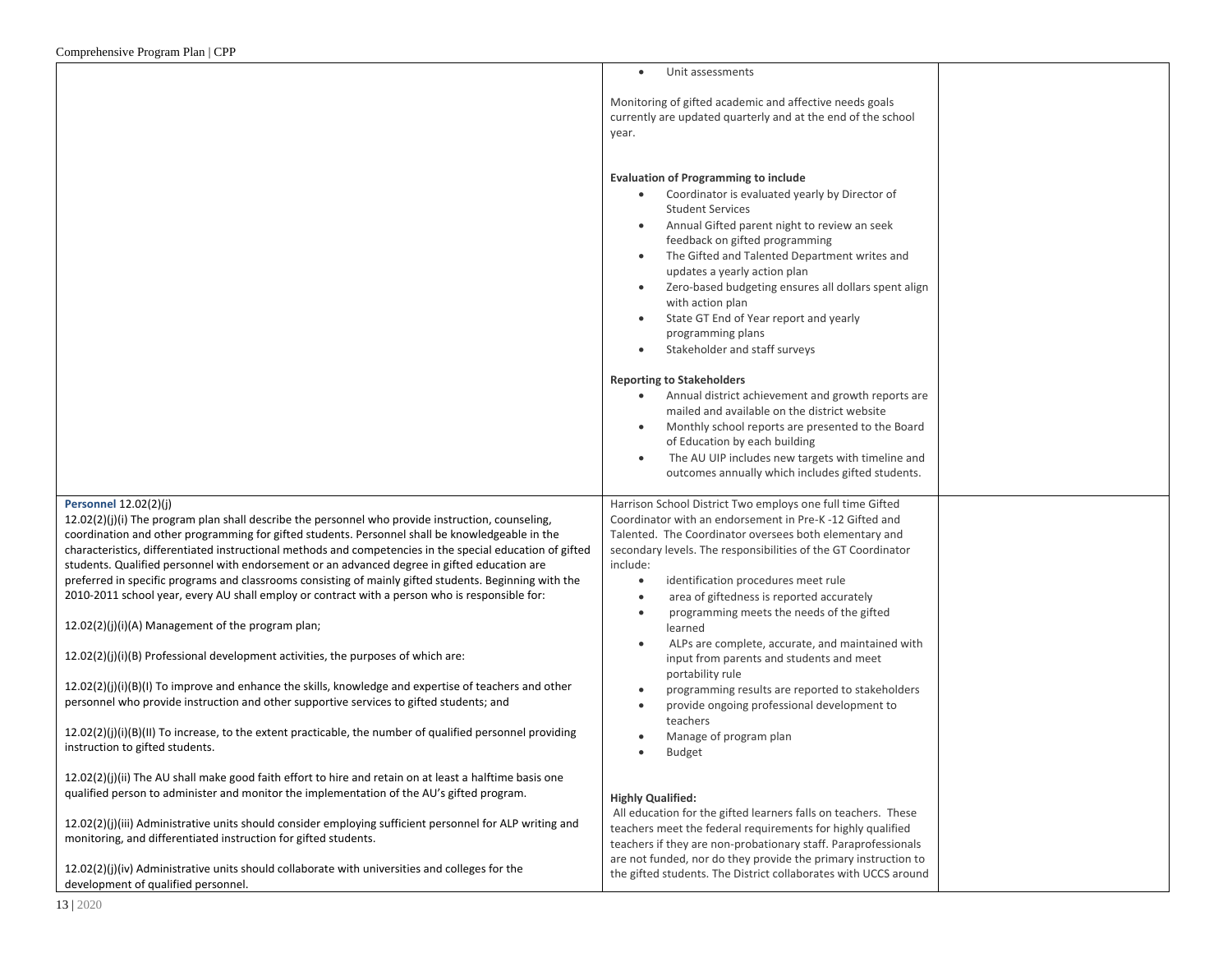|                                                                                                             | the teacher education program. Several schools serve as       |  |
|-------------------------------------------------------------------------------------------------------------|---------------------------------------------------------------|--|
| $12.02(2)(j)(v)$ Personnel responsible for the instruction and learning of gifted students in core academic | mentor schools as well as site schools for student teaching   |  |
| areas must meet the requirements under federal law for highly qualified teachers.                           | programs through the University of Colorado, Colorado Springs |  |
|                                                                                                             |                                                               |  |
|                                                                                                             | and Colorado College.                                         |  |
| 12.02(2)(j)(vi) Paraprofessionals may serve in supportive roles, but may not be the sole instructional      |                                                               |  |
| provider, nor may such paraprofessionals be funded using state gifted education funds.                      |                                                               |  |
|                                                                                                             |                                                               |  |
| 12.02(2)(j)(vii) The program plan shall also indicate the content of and means by which the AU supports     |                                                               |  |
| the acquisition and/or improvement of the knowledge and competencies of personnel through                   |                                                               |  |
| appropriate professional development relating to the instruction, programming and counseling for            |                                                               |  |
| gifted students. (e.g., induction and in-service programs, job-embedded training and coaching, gifted       |                                                               |  |
|                                                                                                             |                                                               |  |
| education workshops or institutes and college coursework). Key topics should include, but need not be       |                                                               |  |
| limited to, gifted characteristics and myths, differentiated instruction, affective needs, counseling,      |                                                               |  |
| content instructional options and advanced curricular strategies (e.g., higher order thinking strategies).  |                                                               |  |
| <b>Budget 12.02(2)(k)</b>                                                                                   | The Gifted Coordinator and the Director of                    |  |
| $12.02(2)(k)(i)$ The AU shall include in the annual plan a budget for gifted education which reflects the   | Student Services along with finance will                      |  |
| collaborative efforts of the AU and cost of implementing the program elements and the student goals         | develop and maintain the budget ensuring                      |  |
| stated in the annual comprehensive program plan. The budget shall detail the funding committed by the       | checks and balances are in place.                             |  |
|                                                                                                             |                                                               |  |
| AU and funding requested from the Department. Funding committed by the AU shall be an amount                | Finance and GT Coordinator meet quarterly                     |  |
| determined by the AU to contribute towards the AU's gifted student education program described in           | to insure appropriate and fiscally                            |  |
| the AU's program plan. Funds requested from the Department may be used for:                                 | responsible spending of gifted funds.                         |  |
|                                                                                                             | Budget is aligned to meet gifted                              |  |
| 12.02(2)(k)(i)(A) Salaries for appropriately licensed and endorsed personnel primarily serving gifted       | programming, SENG, professional                               |  |
| students (e.g., gifted education directors, coordinators, resource teachers, counselors and teachers of     | development, salary of coordinator, and                       |  |
| gifted classrooms);                                                                                         | curriculum/extensions to extend gifted                        |  |
|                                                                                                             | learners identified areas or strength.                        |  |
| $12.02(2)(k)(i)(B)$ Professional development and training relating to gifted education;                     |                                                               |  |
|                                                                                                             |                                                               |  |
|                                                                                                             |                                                               |  |
| 12.02(2)(k)(i)(C) Programming options and school counseling or affective guidance specific to gifted        |                                                               |  |
| students and their ALPs;                                                                                    |                                                               |  |
|                                                                                                             |                                                               |  |
| 12.02(2)(k)(i)(D) Materials used in instructional programming for gifted education; and                     |                                                               |  |
|                                                                                                             |                                                               |  |
| $12.02(2)(k)(i)(E)$ Administrative costs (classified or grant fiscal staff), technology, and equipment      |                                                               |  |
| necessary for the education of gifted students up to ten percent for any one of these limited               |                                                               |  |
| expenditures, and, not to collectively exceed twenty percent of the total amount requested from the         |                                                               |  |
|                                                                                                             |                                                               |  |
| Department.                                                                                                 |                                                               |  |
|                                                                                                             |                                                               |  |
| $12.02(2)(k)(ii)$ Administrative units may contract with other AUs to establish and maintain gifted student |                                                               |  |
| programs (e.g., art, music, online coursework, and counseling) for the education of gifted children,        |                                                               |  |
| sharing costs of student programing in accordance with terms of a contract. This action is optional based   |                                                               |  |
| upon available AU resources, and subject to AU discretion. An AU with less than six children who need a     |                                                               |  |
| particular program may purchase services from one or more AUs that provide the appropriate gifted           |                                                               |  |
| education program for individual or groups of gifted students. Gifted education personnel in these AUs      |                                                               |  |
| shall collaborate on the content and monitoring of such contracts.                                          |                                                               |  |
|                                                                                                             |                                                               |  |
| Record Keeping 12.05(1)                                                                                     | You may simply check "yes" if you follow these procedures. If |  |
| Financial records shall be kept in accordance with generally accepted principles of governmental            | you do not, please explain.                                   |  |
| accounting. Recommended accounting principles are listed in the Financial Policies and Procedures           | $\boxtimes$ Yes                                               |  |
| Handbook.                                                                                                   |                                                               |  |
|                                                                                                             |                                                               |  |
| 12.05(2) Inventory                                                                                          |                                                               |  |
| An inventory shall be maintained of all equipment for which funding was received. These records shall       |                                                               |  |
| be maintained throughout the useful life of the equipment.                                                  |                                                               |  |
|                                                                                                             |                                                               |  |
|                                                                                                             |                                                               |  |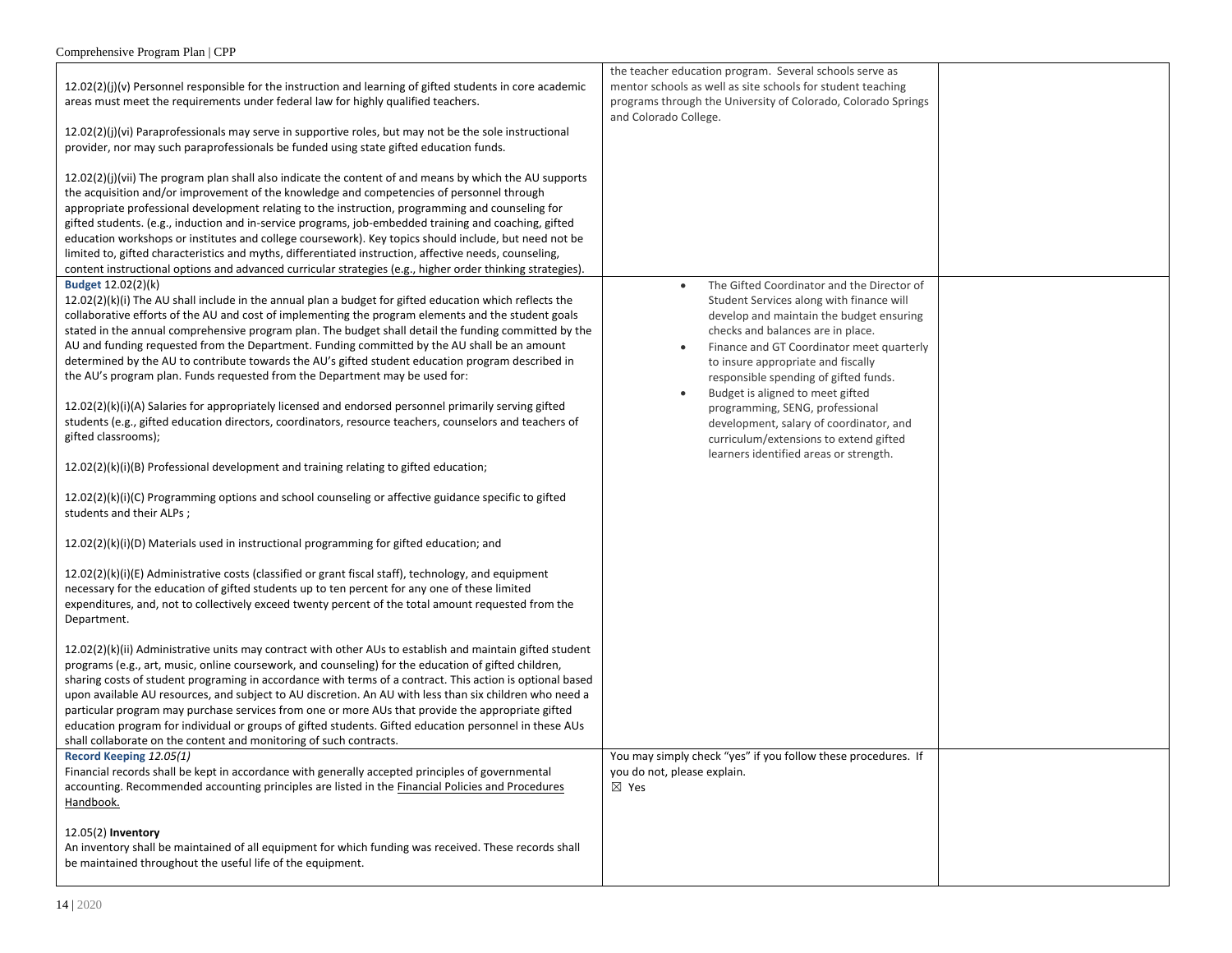| Comprehensive Program Plan   CPP                                                                         |                                                                                           |
|----------------------------------------------------------------------------------------------------------|-------------------------------------------------------------------------------------------|
| 12.05(3) Student Education Records                                                                       |                                                                                           |
| The ALP documents shall be part of the student's cumulative education record.                            |                                                                                           |
|                                                                                                          |                                                                                           |
| 12.05(4) Confidentiality of Student Education Records                                                    |                                                                                           |
| Individually identifiable records of students referred, assessed, evaluated, and/or served through       |                                                                                           |
| programming for gifted and talented students in any AU shall be held to be confidential and protected    |                                                                                           |
| in accordance with applicable federal and state laws and regulations. Student records that are collected |                                                                                           |
| and/or stored electronically shall be held to current state law and FERPA regulations governing the      |                                                                                           |
| protection of personally identifiable information and the privacy interests of students.                 |                                                                                           |
|                                                                                                          |                                                                                           |
| 12.05(5) Maintenance and Destruction of Student Education Records                                        |                                                                                           |
| Gifted student education records and ALPs shall be maintained, retained and destroyed consistent with    |                                                                                           |
| the ongoing system of student record keeping established in the AU, including its member districts or    |                                                                                           |
| the Charter School Institute for student records, preschool (if applicable) through grade 12.            |                                                                                           |
| Procedures for Disagreement 12.06                                                                        | The Gifted and Talented Department has a dispute resolution                               |
| The program plan shall describe procedures for resolving disagreements with parents/guardians, or        | that includes in the case of any type of appeal, including gifted                         |
| students in regard to identification, programming, and ALPs. The procedures for resolving                | identification decisions, early access decisions, and                                     |
| disagreements shall include, but need not be limited to: a method for the aggrieved individual to        | programming concerns.                                                                     |
| express issues and concerns; a means to discuss disagreements in a timely manner with personnel          | Overview of Appeals                                                                       |
| designated by the district with authority to resolve the disagreement. The procedures shall afford the   | <b>Selection Committee Decisions</b>                                                      |
| aggrieved individual notice of the decision giving rise to the dispute and an opportunity to be heard    | Grades K-11                                                                               |
| before the decision is implemented. The procedures must be posted for ease of access by stakeholders.    |                                                                                           |
|                                                                                                          | Parents may appeal the decision of the Selection Committee                                |
|                                                                                                          | within 10 days of receiving the notification that the child was                           |
|                                                                                                          | not accepted. The letter sent to parent's states they may call                            |
|                                                                                                          | the principal if they have questions or want to appeal. Appeals                           |
|                                                                                                          | procedures are posted on the Gifted and Talented website or                               |
|                                                                                                          | parents can contact the Gifted coordinator.                                               |
|                                                                                                          | Below are the steps to follow:                                                            |
|                                                                                                          | 1. Principal notifies Coordinator of the parent's                                         |
|                                                                                                          | concerns.                                                                                 |
|                                                                                                          | 2.<br>Principal/GT Coordinator meets with parents to                                      |
|                                                                                                          | explain the process and show him/her the child's                                          |
|                                                                                                          | profile and the guidelines for selection. The student                                     |
|                                                                                                          | products may be examined along with the results of                                        |
|                                                                                                          | the tests and checklists.                                                                 |
|                                                                                                          |                                                                                           |
|                                                                                                          | Most appeals end here, but if not, follow the next                                        |
|                                                                                                          | steps. If the parent is not satisfied with the explanation                                |
|                                                                                                          | they may ask to go to the next level.                                                     |
|                                                                                                          |                                                                                           |
|                                                                                                          | Parents must write a formal letter explaining their<br>3.                                 |
|                                                                                                          | disagreement with the decision of the Selection                                           |
|                                                                                                          | Committee and return the letter to the GT                                                 |
|                                                                                                          | Coordinator.                                                                              |
|                                                                                                          | The Gifted Coordinator will work with the campus<br>4.                                    |
|                                                                                                          | to set up an appointment at the school. The                                               |
|                                                                                                          | principal, GT Coordinator, and a building counselor                                       |
|                                                                                                          | make up the membership of the Appeal<br>Committee. The conference is held, and the actual |
|                                                                                                          | tests may be reviewed by the parent. The rest of                                          |
|                                                                                                          | the Appeals Form is completed at the conclusion of                                        |
|                                                                                                          | the conference.                                                                           |
|                                                                                                          |                                                                                           |